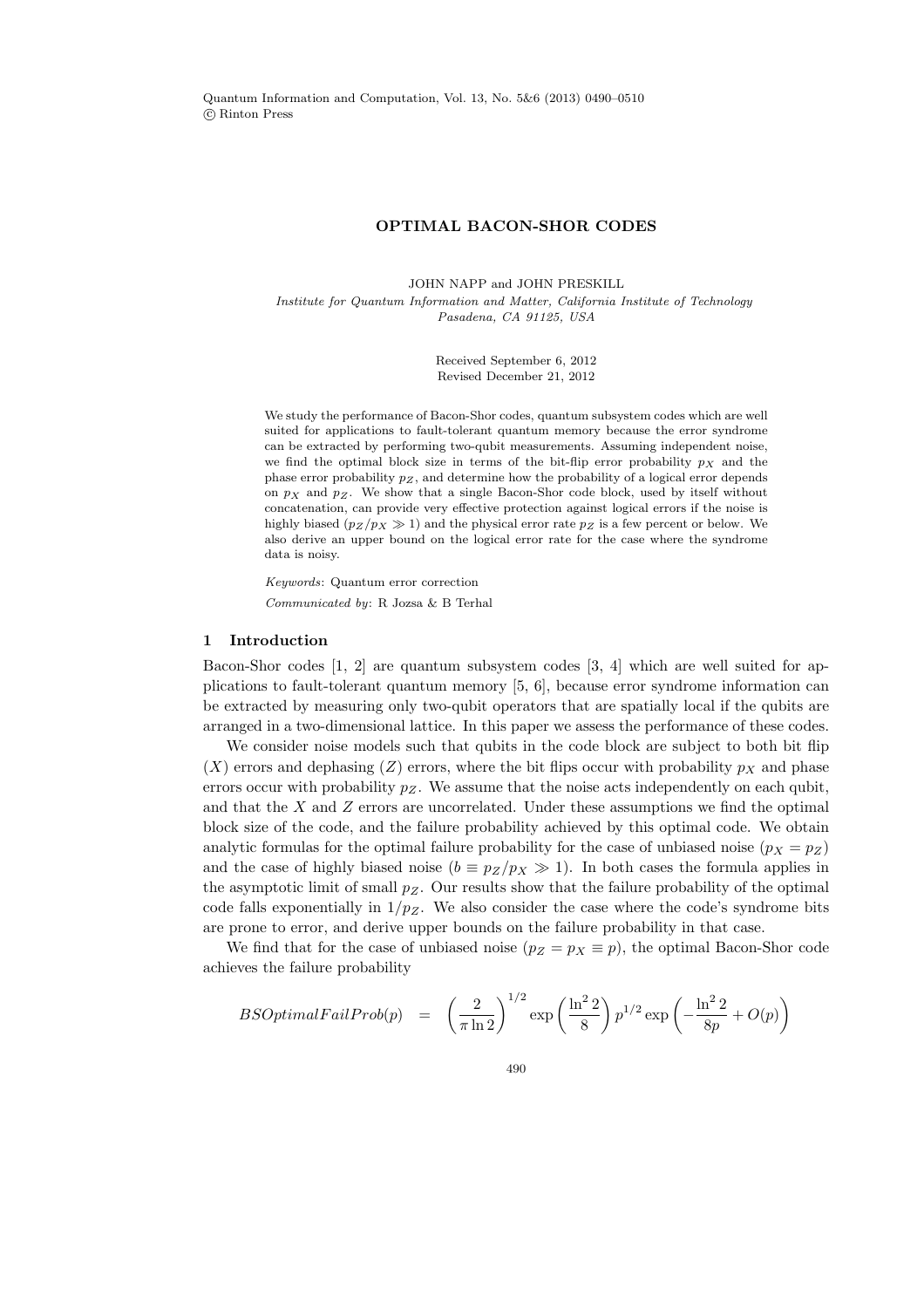J. Napp and J. Preskill 491

$$
^{(1)}
$$

or

$$
\ln[BSOptimalFallProb(p)] = -A/p - (0.5)\ln(1/p) + C + O(p), \tag{2}
$$

where

$$
A = .0600566, \quad C = .0175217. \tag{3}
$$

For the case of highly biased noise, we find

 $\ln[BSOptimal Fairrob(p_Z, b)] = -A(b)/p_Z - (0.5)\ln(1/p_Z) + C(b) + O(p_Z \text{ polylog}(b)),$  (4)

where

$$
A(b) = \frac{1}{8} \left( W(\sqrt{b}) \right)^2 + O(b^{-1/2} \ln b); \tag{5}
$$

here W denotes the Lambert W function, with asymptotic expansion

$$
W(\sqrt{b}) = \ln \sqrt{b} - \ln \ln \sqrt{b} + \frac{\ln \ln \sqrt{b}}{\ln \sqrt{b}} + O\left(\frac{\ln \ln \sqrt{b}}{\ln^2 \sqrt{b}}\right). \tag{6}
$$

We also compute the asymptotic form of  $C(b)$  for  $b \gg 1$ .

In the case where the error syndrome is noisy, the reliability of the syndrome can be improved by measuring it repeatedly. We consider an idealized noise model such that qubit errors and syndrome measurement errors are equally likely and independent. For that model we derive a lower bound on the coefficient  $\tilde{A}(b)$  of  $1/p_Z$  in the natural logarithm of the logical failure rate, finding

$$
\tilde{A}(b) \ge \frac{Z(b)}{4\mu^2} W\left(\sqrt{\frac{b}{4Z(b)}}\right),\tag{7}
$$

where  $\mu = 2.63816$  is the connective constant of a self-avoiding walk on a two-dimensional square lattice, and  $Z(b)$  is a slowly varying monotonic function which ranges from  $1/e$  to 1 as b increases from 1 to infinity. This bound applies for any value of  $b \geq 1$ .

Previous work [7, 8] on the applications of Bacon-Shor codes to fault-tolerant quantum computing has focused on relatively small codes used at the bottom layer of a concatenated coding scheme. Here we emphasize that a sufficiently large Bacon-Shor code, used by itself without concatenation, can also be quite effective if the physical error rate is low enough. For example, if the syndrome is perfect, then the probability of a logical failure is below  $2 \times 10^{-19}$ for  $p_Z = .01$ ,  $b = 100$ , and below  $10^{-12}$  for  $p_Z = .03$ ,  $b = 1000$ . Fault-tolerant circuits based on Bacon-Shor codes will be more fully discussed and analyzed in a separate paper [9], where we consider in particular the case of highly biased noise.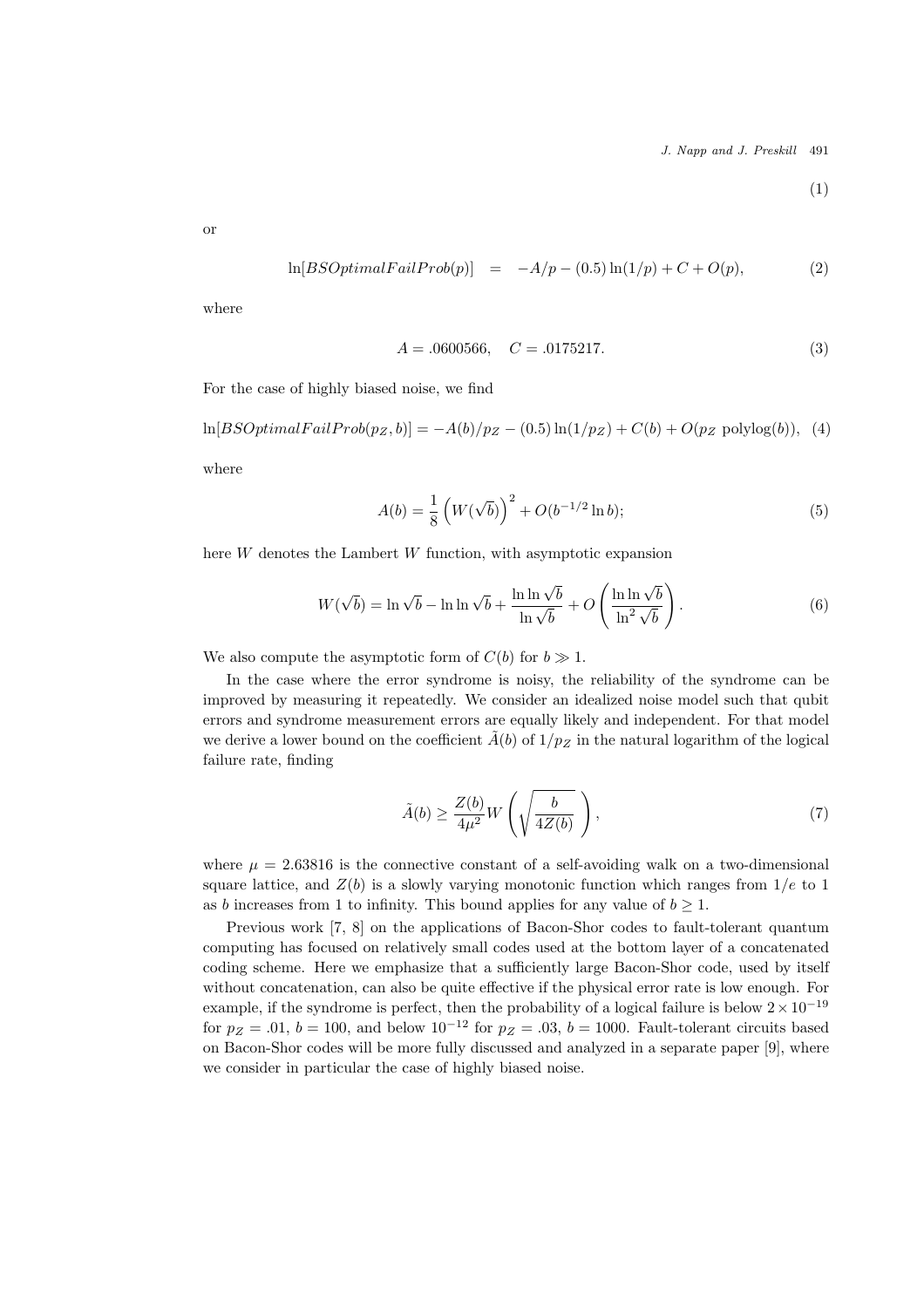## 2 2D Bacon-Shor code

The two-dimensional Bacon-Shor code [1, 2] is a quantum subsystem code (really a family of codes), which pieces together two dual quantum repetition codes, one protecting against bit flip errors and one protecting against phase errors. Like any subsystem code [3, 4], it can be defined by its "gauge algebra" — a set of Pauli operators that commute with the logical operators. The center of the gauge algebra is the code's stabilizer group, and the code space is determined by fixing the eigenvalues of all the stabilizer operators to be  $(say) +1$ . Other operators in the gauge algebra act nontrivially on "gauge qubits" but trivially on the code's protected qubits.

Specifically, we consider combining a length-m repetition code to protect against  $Z$  errors with a length-n repetition code to protect against X errors, where Z and X denote the singlequbit Pauli operators  $\sigma_Z$  and  $\sigma_X$ . The resulting Bacon-Shor code block contains mn qubits arranged at the sites of an  $m \times n$  square lattice. The gauge algebra is generated by two-qubit operators  $XX$  acting on pairs of neighboring qubits in the same horizontal row of the lattice and two-qubit operators ZZ acting on neighboring qubits in the same vertical column. There is one protected qubit, and we may choose the logical Pauli operators to be  $\bar{X} = X^{\otimes n}$  acting on all the qubits in a column and  $\bar{Z} = Z^{\otimes m}$  acting on all the qubits in a row. The stabilizer group has  $m + n - 2$  generators — there are  $m - 1$  X-type generators, each a product of  $2n$ Xs acting on all the qubits in a pair of neighboring columns, and  $n - 1$  Z-type generators, each a product of  $2m$  Zs acting on all the qubits in a pair of neighboring rows. (We say that a Pauli operator is  $X$ -type if it is a tensor product of  $X_s$  and identity operators, and we say it is Z-type if it is a tensor product of Zs and identity operators.) Aside from the protected logical system, there are  $(m-1)(n-1)$  gauge qubits.



Fig. 1. Bacon-Shor code block for  $m = 5$  and  $n = 3$ . A weight- $(2m)$  Z-type stabilizer generator is the product of m weight-two Z-type gauge operators (solid red); a weight- $(2n)$  X-type stabilizer generator is the product of  $n$  weight-two  $X$ -type gauge operators (hashed blue).

Though each Z-type stabilizer generator (or "check operators") has weight  $2m$ , its value can be ascertained by measuring  $m$  weight-two gauge operators. For example, the product of  $2m$  Zs in the first two rows is equivalent to the product of  $m$  Z-type gauge operators, each acting on a pair of qubits in the first two positions of the same column. To determine the check operator, we may measure these m gauge operators (obtaining either  $+1$  or  $-1$  for each outcome) and multiply the results. Similarly, the value of a weight- $2n$  X-type check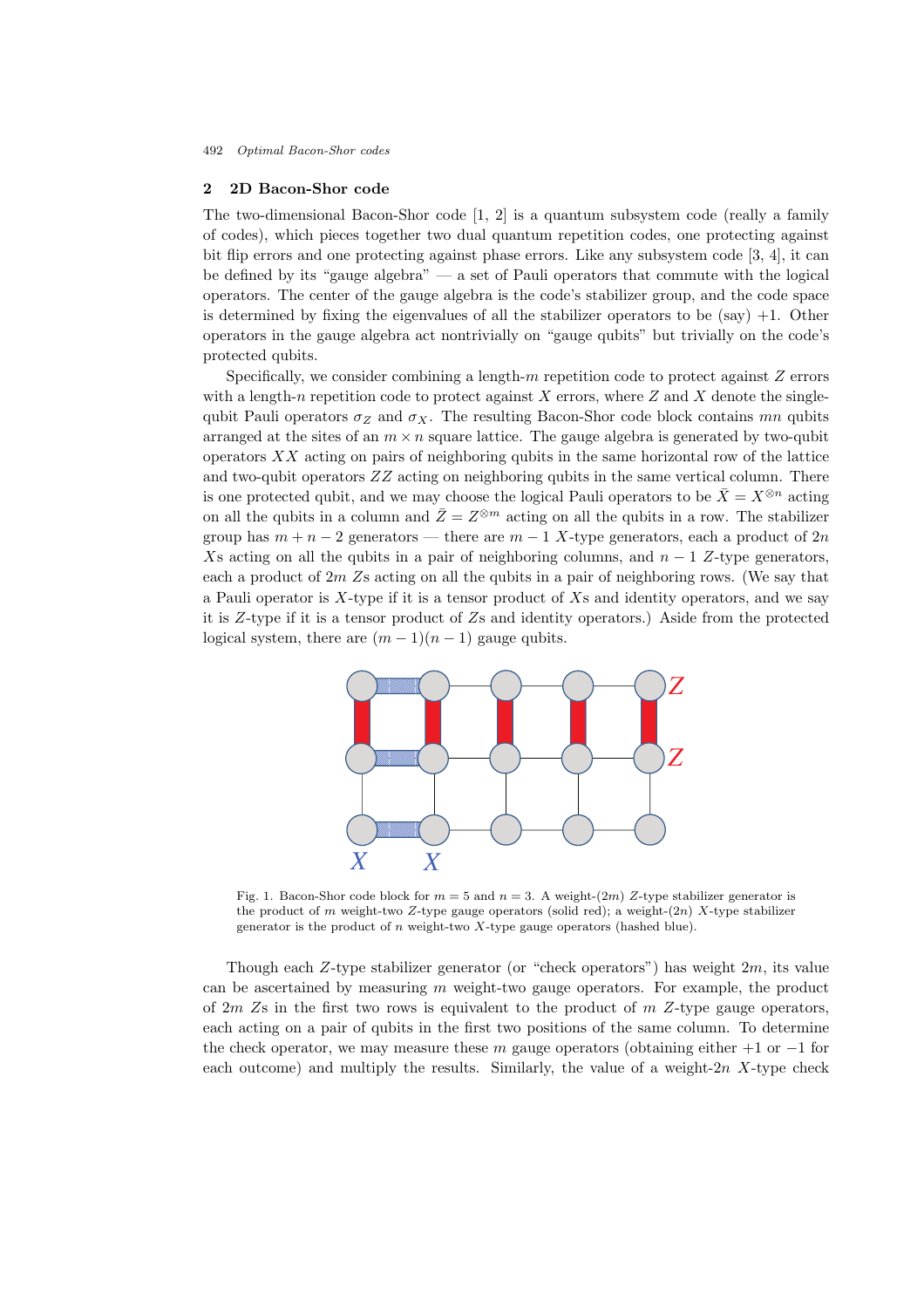operator can be found by measuring n weight-two  $X$ -type gauge operators and multiplying the results. Furthermore, since all check operators commute with all gauge-qubit operators, measuring  $X$ -type gauge qubit operators to determine the value of an  $X$ -type check operator does not disturb the values of any Z-type check operators (though it may flip the value of Z-type gauge operators), and vice-versa.

If m and n are both odd, then the code can correct  $(m-1)/2$  Z errors and  $(n-1)/2$  X errors. To describe the error recovery procedure, it is useful to exploit the freedom to "fix the gauge", i.e. apply gauge operators to the block that commute with the logical qubit operators. An even number of  $X$  errors in a row can be "gauged away" by applying gauge operators. If there are an odd number of  $X$  errors in a row, we may "gauge away" all errors except one. which can be moved into the first position in the row. Thus, in an appropriate gauge,  $X$ errors occur only in the first column. Likewise, in an appropriate gauge, Z errors occur only in the first row. In this gauge, then, the check operators test whether two neighboring qubits in the first column agree in the  $Z$  basis, and whether two neighboring qubits in the first row agree in the X basis. Error recovery proceeds by applying X to at most  $(n-1)/2$  qubits in the first column, to restore all  $Z$ -type check operators to the value  $+1$ , and by applying  $Z$  to at most  $(m-1)/2$  qubits in the first row, to restore all X-type check operators to the value  $+1$ . Thus, error recovery is successful if the number of rows with an odd number of X errors is at most  $(n-1)/2$  and if the number of columns with an odd number of Z errors is at most  $(m-1)/2$ .

If we choose the gauge so that  $ZZ = +1$  for any pair of qubits in the same column, then the eigenstates of  $\bar{X}$  with eigenvalues  $\pm 1$  become

$$
|\pm\rangle_C \propto (|00\cdots 0\rangle \pm |11\cdots 1\rangle)^{\otimes m};\tag{8}
$$

these are tensor products of m length-n "cat states" in the standard basis, one for each column. If we choose the gauge so that  $XX = +1$  for any pair of qubits in the same row, then the eigenstates of  $\bar{Z}$  with eigenvalues  $\pm 1$  becomes

$$
|0\rangle_C \propto (|++\cdots+\rangle + |---\cdots-\rangle)^{\otimes n},
$$
  

$$
|1\rangle_C \propto (|++\cdots+\rangle - |---\cdots-\rangle)^{\otimes n};
$$
  
(9)

these are tensor products of  $n \text{ length-}m$  "cat states" in the dual basis, one for each row.

To perform a destructive measurement of the logical operator  $\overline{Z}$ , we can measure all mn qubits in the  $Z$  basis, compute the parity of the outcomes for each row, and then decode the measurement by performing a majority vote on the row parities. Likewise, to perform a destructive measurement of the logical operator  $\bar{X}$ , we can measure all mn qubits in the X basis, compute the parity of the outcomes for each column, and then decode the measurement by performing a majority vote on the column parities.

## 3 Failure probability for the 2D Bacon-Shor code

Consider an independent noise model in which the probability of an X error for each qubit is  $p_X$ , and the probability of a Z error is  $p_Z$  (that is, for each qubit, there is no error with probability  $(1-p_X)(1-p_Z)$ , an X error with probability  $p_X(1-p_Z)$ , a Z error with probability  $(1-p_X)p_Z$  and an iY = ZX error with probability  $p_Xp_Z$ ). For any fixed values of  $p_X$  and  $p_Z$ ,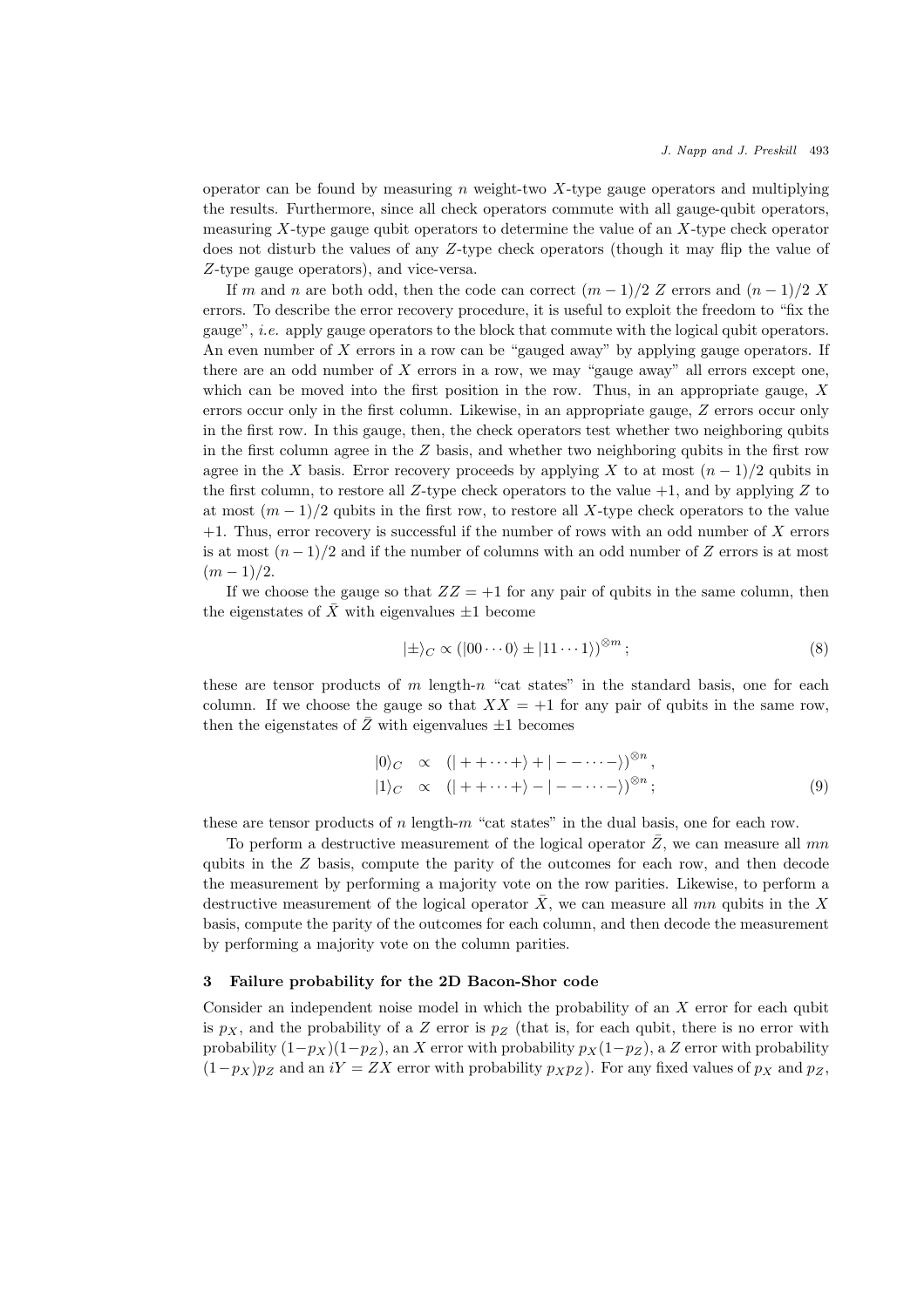there is an optimal choice for the code dimensions  $m$  and  $n$  which minimizes the probability of a logical error. We will estimate the optimal failure probability in the limit of small  $p$ . Since X and Z error recovery are identical (except for the interchange of the rows and columns of the lattice), we will estimate the probability of a logical  $Z$  error; the same derivation also applies to the probability of a logical  $X$  error.

First we note that for a column of length n, if  $Z$  errors occur independently with probability p at each position, then the probability of an odd number of errors in the column is

$$
OddProb(p, n) = \frac{1}{2} (1 - (1 - 2p)^n).
$$
\n(10)

We derive this formula by observing that the terms of even order in  $p$  in the binomial expansions of  $((1-p)+p)$  and  $((1-p)-p)$  are identical, while the terms of odd order in p are the same except for a sign flip; hence the difference  $\frac{1}{2}(1 - (1 - 2p)^n)$  sums up all the odd-order terms. To minimize the probability of a logical error for given  $p$ , we will choose  $n$  and  $m$  so that  $p^2mn$  is  $O(1)$ . Therefore in the limit of large n we may use the approximation

$$
OddProb(p, n) = \frac{1}{2} \left( 1 - \exp \left[ -2p(1+p)n + O(p^3 n) \right] \right). \tag{11}
$$

We keep track of the  $O(p^2n)$  in the exponential because  $OddProb(p,n)$  will be raised to a power  $O(m)$  in the expression for the Bacon-Shor failure probability.

Now consider a length- $m$  repetition code, where bit errors occur independently with probability x. If m is odd, an encoded error occurs if the number of bit errors is  $(m+1)/2$  or more. Therefore the failure probability of the repetition code is

$$
RepFailProb(x, m) = \sum_{k=(m+1)/2}^{m} {m \choose k} x^{k} (1-x)^{m-k}
$$
  
=  $\left(\frac{x}{1-x}\right)^{1/2} [x(1-x)]^{m/2} \sum_{r=0}^{(m-1)/2} {m \choose \frac{m+1}{2} + r} \left(\frac{x}{1-x}\right)^{r}.$  (12)

From the Stirling approximation,

$$
\left(\frac{m}{\frac{m+1}{2}+r}\right) \approx 2^m \left(\frac{2}{\pi m}\right)^{1/2} \exp\left(-\frac{2}{m}\left(r+\frac{1}{2}\right)^2\right),\tag{13}
$$

neglecting a multiplicative  $O(1/m)$  correction. Making another  $O(1/m)$  multiplicative error, we may replace the exponential inside the sum over  $r$  by 1, obtaining

$$
RepFailProb(x, m) \approx 2^m \left(\frac{2}{\pi m}\right)^{1/2} \left(\frac{x}{1-x}\right)^{1/2} \left[x(1-x)\right]^{m/2} \sum_{r=0}^{(m-1)/2} \left(\frac{x}{1-x}\right)^r
$$
, (14)

and we also make a negligible error by extending the upper limit on the sum to infinity, finding

$$
\sum_{r=0}^{\infty} \left(\frac{x}{1-x}\right)^r = \frac{1-x}{1-2x},\tag{15}
$$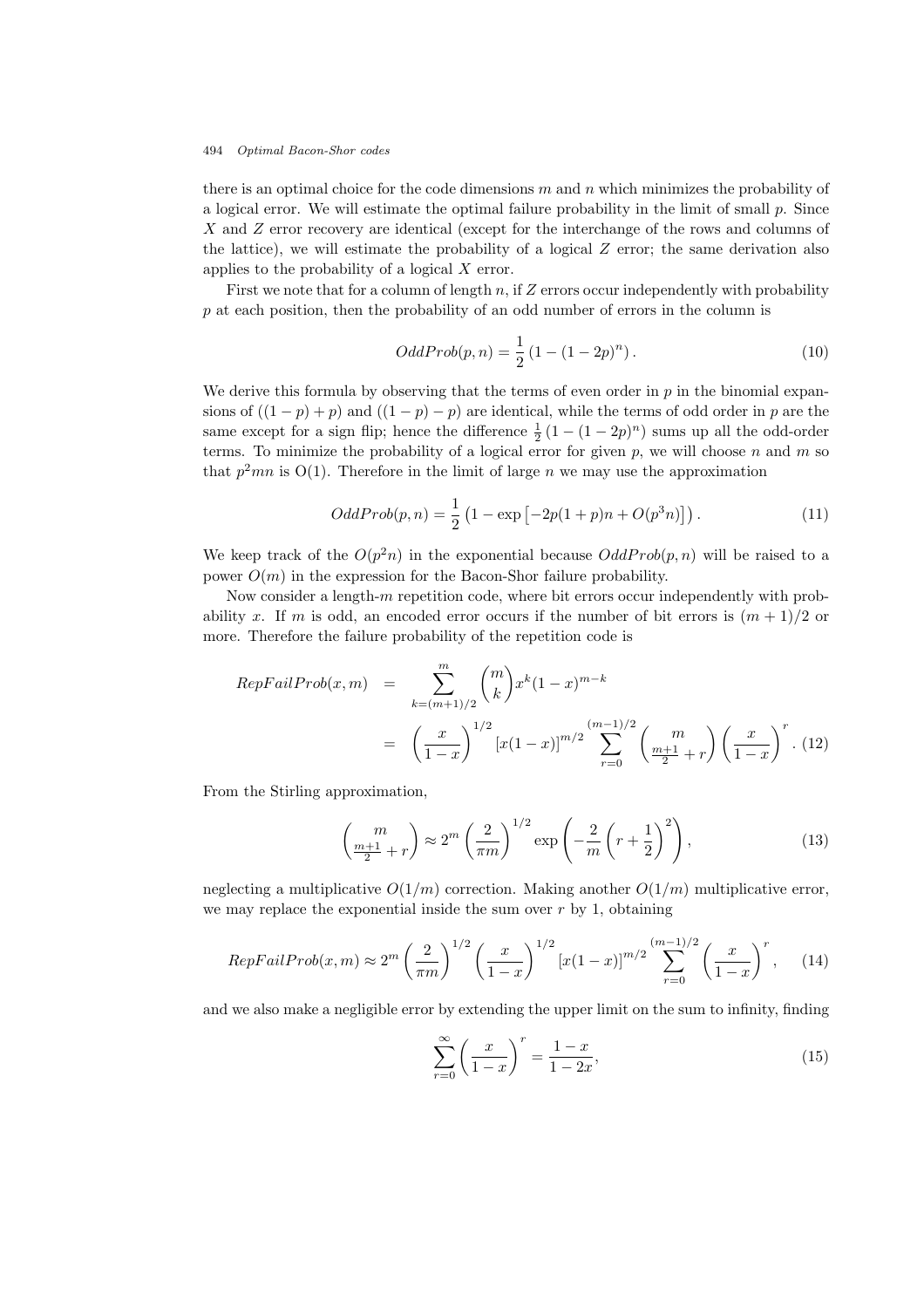J. Napp and J. Preskill 495

and thus

$$
RepFailProb(x, m) \approx \left(\frac{2}{\pi m}\right)^{1/2} \left(\frac{x(1-x)}{(1-2x)^2}\right)^{1/2} \left[4x(1-x)\right]^{m/2}.
$$
 (16)

To compute the probability of a Z-type logical error for the Bacon-Shor code, we substitute  $OddProb(p, n)$  for x in the expression for  $RepFallProb(x, m)$ , finding

$$
[4x(1-x)]^{m/2} \approx (1 - \exp[-4p(1+p)n + O(p^3n)])^{m/2}
$$
  
= 
$$
\exp\left(\frac{2p^2mn[1+O(p)+O(p^2n)]}{e^{4pn}-1}\right)(1 - e^{-4pn})^{m/2}, \qquad (17)
$$

and

$$
\frac{x(1-x)}{(1-2x)^2} \approx \frac{1}{4} \left( e^{4pn} - 1 \right); \tag{18}
$$

hence

$$
BSZFailProb(p_Z, m, n) = RepFailProb(OddProb(p_Z, n), m)
$$
  

$$
\approx \frac{1}{\sqrt{2\pi m}} \exp\left[\frac{2p_Z^2 mn}{e^{4p_Z n} - 1}\right] \left(e^{4p_Z n} - 1\right)^{1/2} \left(1 - e^{-4p_Z n}\right)^{m/2},
$$
\n(19)

up to multiplicative corrections higher order in  $p_Z$  (assuming  $p_Zn$  and  $p_Zm$  are O(1)). By the same argument, the probability of an  $X$ -type logical error is given by a similar expression, but with m and n interchanged and  $p_Z$  replaced by  $p_X$ :

$$
BSXFailProb(p_X, m, n) = RepFailProb(OddProb(p_X, m), n)
$$
  

$$
\approx \frac{1}{\sqrt{2\pi n}} exp\left[\frac{2p_X^2 mn}{e^{4p_X m} - 1}\right] \left(e^{4p_X m} - 1\right)^{1/2} \left(1 - e^{-4p_X m}\right)^{n/2},
$$
\n(20)

up to multiplicative corrections higher order in  $p_X$  (assuming  $p_Xm$  and  $p_Xn$  are O(1)).

#### 3.1 Unbiased noise

If the noise is unbiased  $(p_X = p_Z \equiv p)$ , then the optimal Bacon-Shor code is symmetric  $(m = n)$ , and the X-type and Z-type logical errors occur with equal probability. To find the optimal value of  $n$  for small  $p$ , we note that

$$
\ln[BSEailProb(p,n)] \approx \frac{n}{2}\ln\left(1 - e^{-4pn}\right) + \cdots,
$$
\n(21)

where the ellipsis indicates corrections suppressed by powers of p or  $1/n$ . This expression, regarded as a function of n, attains its minimum when  $y = pn$  satisfies

$$
\ln\left(1 - e^{-4y}\right) + \frac{4y}{e^{4y} - 1} = 0,\tag{22}
$$

or  $4y = \ln 2$ . (Though n is actually required to be an odd integer, we may ignore this requirement if p is small and n is correspondingly large.) Substituting  $4pn \approx \ln 2$  into the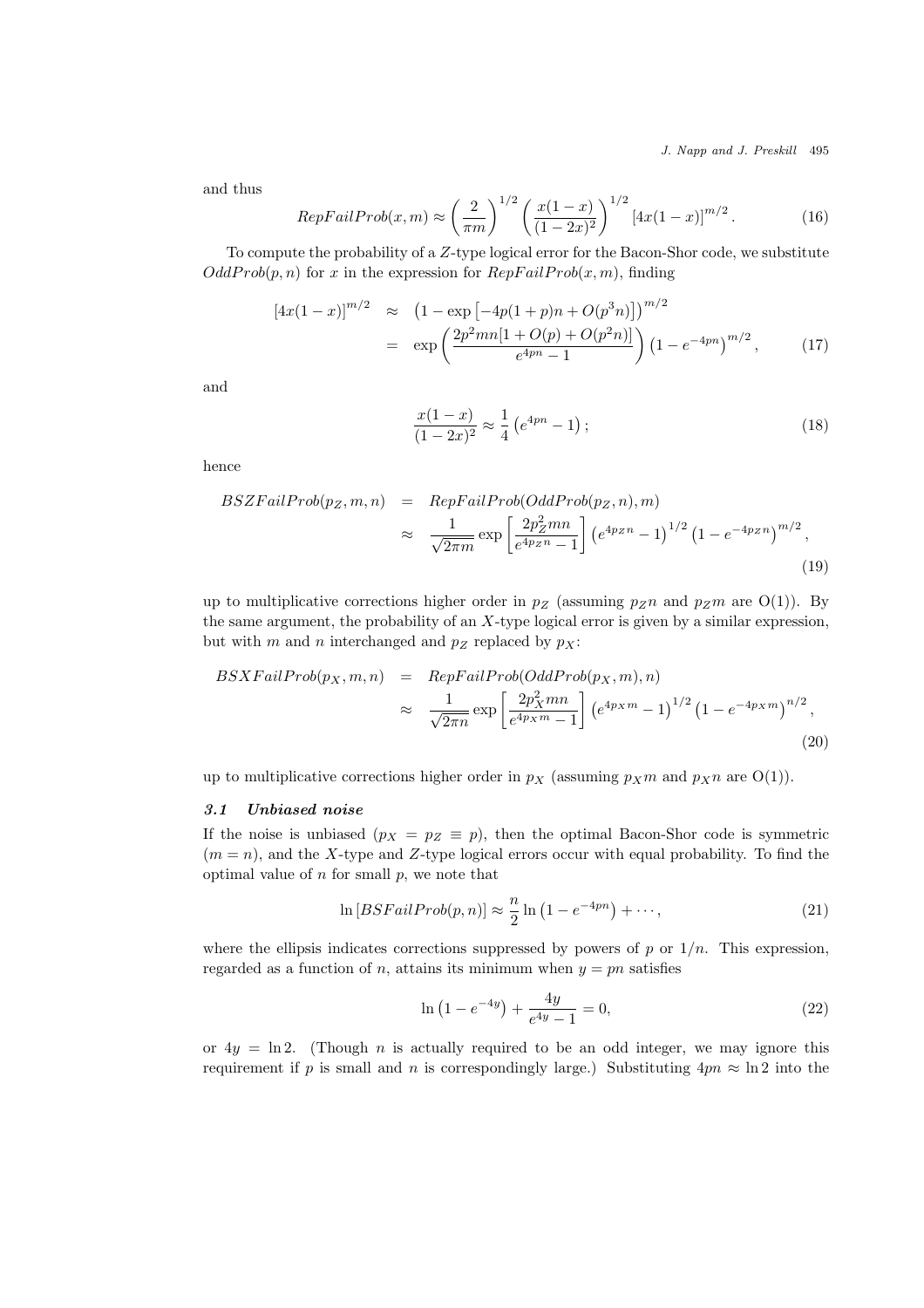expression for the Bacon-Shor failure probability Eq.(19) we find

$$
BSOptimalFallProb(p) \approx \left(\frac{2}{\pi \ln 2}\right)^{1/2} \exp\left(\frac{\ln^2 2}{8}\right) p^{1/2} \exp\left(-\frac{\ln^2 2}{8p}\right)
$$

$$
= (1.01768)\sqrt{p} \exp\left(-\frac{.0600566}{p}\right), \tag{23}
$$

or

$$
\ln[BSOptimalFallProb(p)] \approx -A/p + B \ln p + C + O(p) \tag{24}
$$

where

$$
A = .0600566, \quad B = .5, \quad C = .0175217. \tag{25}
$$

This optimal failure probability is achieved by choosing the linear size  $n$  of the code such that

$$
pn = \frac{1}{4}\ln 2 = .173287.\tag{26}
$$

In terms of the asymptotically optimal linear size  $n = \frac{\ln 2}{4p}$ , the optimal failure probability can be expressed as

$$
BSOptimalFallProb(n) \approx \left(\frac{2}{\pi \ln 2}\right)^{1/2} \exp\left(\frac{\ln^2 2}{8}\right) \left(\frac{\ln 2}{4n}\right)^{1/2} \exp\left(-\frac{n \ln 2}{2}\right)
$$

$$
= \frac{2^{\ln 2/8}}{\sqrt{2\pi n}} 2^{-n/2}.
$$
(27)

Although there is strictly speaking no accuracy threshold for this family of codes, the performance of the optimal code is very good when the error rate is sufficiently small. For example, for  $p = .001$ , the optimal value of n is 173, and the corresponding failure probability is  $2.638 \times 10^{-28}$ , while the asymptotic formula Eq.(23) predicts  $2.663 \times 10^{-28}$ .

## 3.2 Highly biased noise

If the noise is highly biased ( $b \equiv p_Z/p_X \gg 1$ ), then the optimal Bacon-Shor code is highly asymmetric — it combines a length- $m$  repetition code to protect against  $Z$  errors with a length-n repetition code to protect against X errors, where  $m \gg n$ . In the limit of large noise bias, we can find analytic formulas for the optimal values of  $m$  and  $n$  and for the corresponding optimal probability of a logical error.

From Eq.(19) and Eq.(20), we have

$$
\ln [BSZFailProb(p_Z, m, n)] \approx \frac{m}{2} \ln (1 - e^{-4p_Z n}) + \cdots,
$$
  

$$
\ln [BSXFailProb(p_X, m, n)] \approx \frac{n}{2} \ln (1 - e^{-4p_X m}) + \cdots.
$$
 (28)

where the ellipsis indicates corrections suppressed by powers of  $p_Z$ ,  $p_X$ ,  $m^{-1}$ ,  $n^{-1}$ . For  $b \equiv p_Z/p_X \gg 1$ , the optimal values of m and n are such that  $4p_X m$  and  $e^{-4p_Z n}$  are both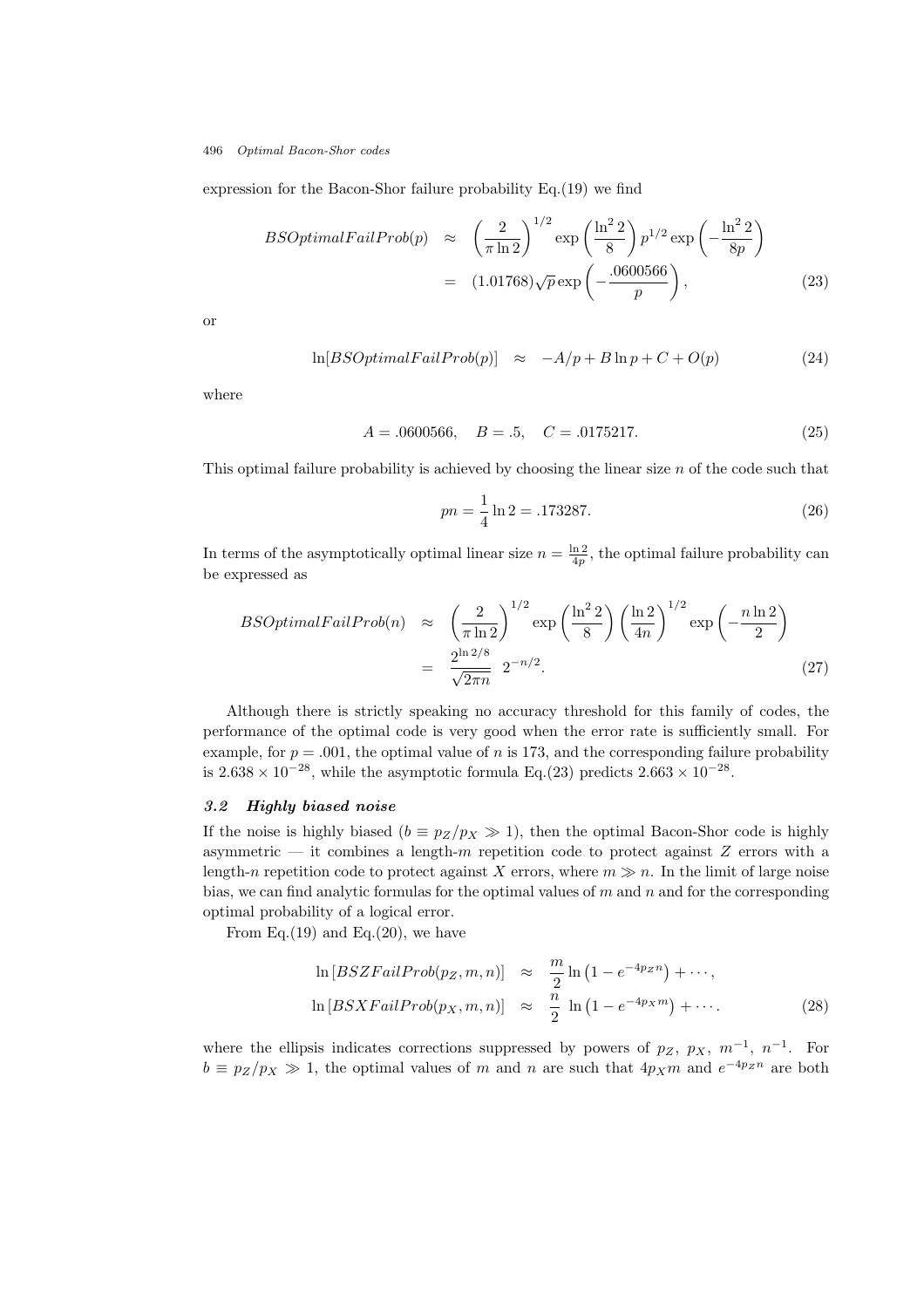small; hence we can justify keeping the leading terms in a power series expansion in these small quantities, obtaining

$$
\ln [BSZFailProb(p_Z, m, n)] \approx -\frac{m}{2} \exp(-4p_Z n) - \frac{m}{4} \exp(-8p_Z n) + \cdots,
$$
  

$$
\ln [BSXFailProb(p_X, m, n)] \approx \frac{n}{2} \ln(4p_X m) - p_X mn + \cdots.
$$
 (29)

For now we neglect the non-leading terms in the expansion of both logarithms, which we will verify a posteriori are additive corrections of order  $b^{-1/2} \ln b$ .

We will minimize the failure probability subject to the constraint that (the leading contributions to) the logs of the  $Z$  and  $X$  failure probabilities are equal. Because we are neglecting the higher order terms in both Eq.(28) and Eq.(29), the solution we find many not be the true optimum, but we will see that it provides an upper bound on the optimal failure probability which is reasonably tight provided  $p_Z \ln^4 b$  and  $b^{-1/2} \ln b$  are small. Defining the variables

$$
X = 4p_X m, \quad Z = 4p_Z n,\tag{30}
$$

we want to find the values of  $X$  and  $Z$  that minimize the function

$$
F(X, Z) = Z \ln X \tag{31}
$$

(the log of the failure probability multiplied by  $8p_Z = 8bp_X$ ) subject to the constraint

$$
Z \ln X = -bXe^{-Z}.
$$
\n<sup>(32)</sup>

Introducing a Lagrange multiplier  $\lambda$  to do the constrained minimization, we obtain the equations

$$
-(\lambda - 1)Z = \lambda bXe^{-Z} = (\lambda - 1)\ln X \tag{33}
$$

together with the constraint equation Eq.(32); these equations imply

$$
X = e^{-Z} \quad \text{and} \quad Ze^{Z} = \sqrt{b} \quad \Rightarrow \quad X = Z/\sqrt{b}.
$$
 (34)

Evaluating  $F$  at its minimum yields

$$
F_{\min} = -Z^2. \tag{35}
$$

The solution to the equation  $Ze^Z = \sqrt{b}$  is the Lambert W function  $Z = W(\sqrt{b})$ , which has the asymptotic expansion

$$
Z = W(\sqrt{b}) = \ln \sqrt{b} - \ln \ln \sqrt{b} + \frac{\ln \ln \sqrt{b}}{\ln \sqrt{b}} + O\left(\frac{\ln \ln \sqrt{b}}{\ln^2 \sqrt{b}}\right)
$$
(36)

for  $b \gg 1$ , and the log of the optimal failure probability is

$$
\ln [BSZFailProb(p_Z, m, n)] \approx \ln [BSXFailProb(p_Z, m, n)] \approx -\frac{W^2(\sqrt{b})}{8pz} + \cdots. \tag{37}
$$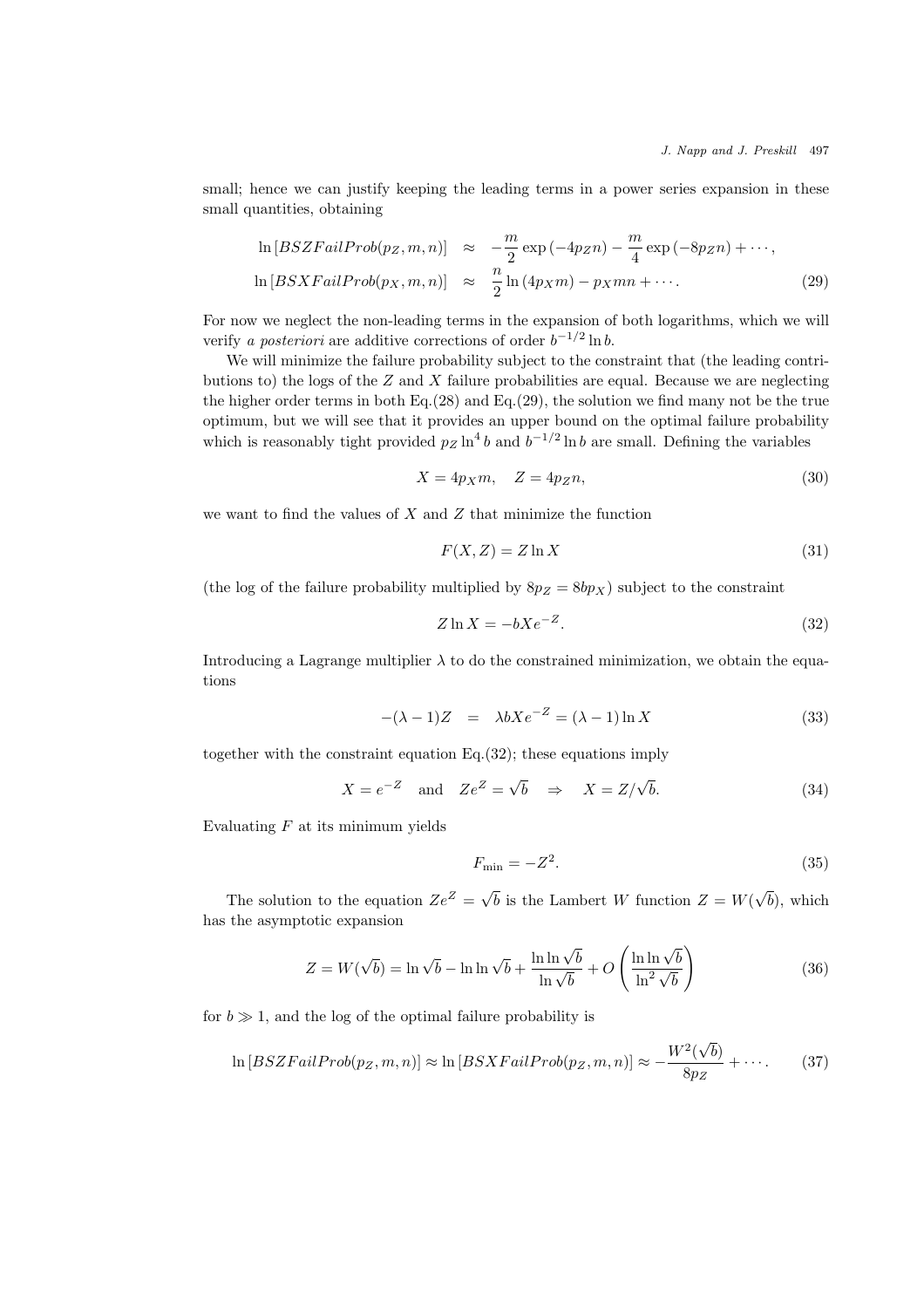The optimal code has dimensions

$$
n = \frac{Z}{4p_Z} \approx \frac{1}{4p_Z} W(\sqrt{b}) \approx \frac{1}{4p_Z} \ln \sqrt{b},
$$
  
\n
$$
m = \frac{X}{4p_X} \approx \frac{1}{4p_Z} \sqrt{b} W(\sqrt{b}) \approx \frac{1}{4p_Z} \sqrt{b} \ln \sqrt{b},
$$
\n(38)

with aspect ratio  $m/n = \sqrt{b}$ . As the bias increases with  $p_Z$  fixed, the code size creeps up slowly in the X-protection direction, and more rapidly in the Z-protection direction.

For the optimal code the probability of an odd number of  $X$  errors in a row decreases as b increases according to

$$
OddProb(p_X, m) \approx \frac{1}{2} \left( 1 - e^{-2p_X m} \right) \approx p_X m \approx \frac{1}{4} X \approx \frac{1}{4} \frac{W(\sqrt{b})}{\sqrt{b}} \approx \frac{1}{4} \frac{\ln \sqrt{b}}{\sqrt{b}},\tag{39}
$$

while the probability of an odd number of  $Z$  errors in a column asymptotically approaches 1/2 according to

$$
OddProb(p_Z, n) \approx \frac{1}{2} \left( 1 - e^{-2pzn} \right) = \frac{1}{2} \left( 1 - e^{-Z/2} \right) \approx \frac{1}{2} \left( 1 - \sqrt{X} \right),\tag{40}
$$

or

$$
\frac{1}{2} - OddProb(p_Z, n) \approx \frac{1}{2} \left( \frac{W(\sqrt{b})}{\sqrt{b}} \right)^{1/2}.
$$
\n(41)

The optimal failure probability is much smaller for  $b \gg 1$  than in the case  $b = 1$  for the same value of  $p_Z$ , but the price paid is that the block size is correspondingly significantly larger:

$$
mn = \frac{\sqrt{b} W^2(\sqrt{b})}{16p_Z^2},
$$
\n(42)

as compared to

$$
n^2 = \frac{\ln^2 2}{16p^2}
$$
 (43)

in the unbiased case.

Using Eq.(38), we can now evaluate the subleading terms in Eq.(29), finding

$$
-\frac{m}{4}\exp\left(-8pzn\right) \approx -\frac{m}{4}X^2 \approx -\frac{1}{4}\left(\frac{\sqrt{b}W(\sqrt{b})}{4pz}\right)\left(\frac{W(\sqrt{b})}{\sqrt{b}}\right)^2 = -\frac{W^3(\sqrt{b})}{16pz\sqrt{b}},
$$

$$
-p_Xmn \approx -\frac{pz}{b}\left(\frac{\sqrt{b}W(\sqrt{b})}{4pz}\right)\left(\frac{W(\sqrt{b})}{4pz}\right) = -\frac{W^2(\sqrt{b})}{16pz\sqrt{b}}.
$$
(44)

Aside from logarithmic factors, these terms are suppressed by  $O(b^{-1/2} \ln b)$  compared to the leading terms in Eq.(29). We therefore expect our estimate for the optimal code dimensions to be accurate for  $b \gg 1$ . However, although these corrections are small compared to the leading terms, they are not necessarily negligible, and in particular they can become important as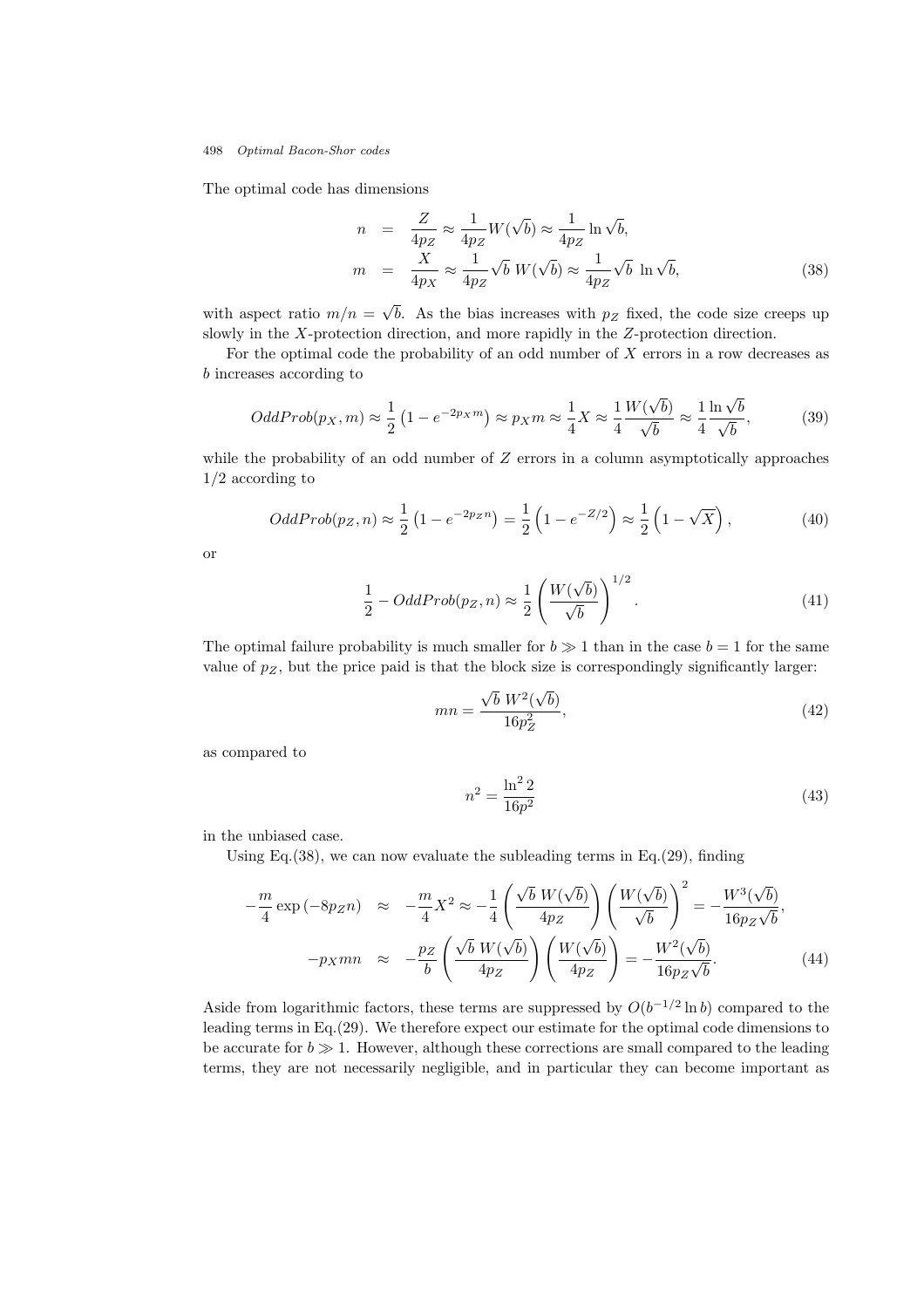$p_Z \rightarrow 0$  with b fixed. To obtain accurate results for small  $p_Z$ , we should resum the power series expansion in Eq.  $(29)$ , or in other words use the full expressions in Eq.  $(28)$ , with the appropriate values of  $m$ ,  $n$ ,  $Z$ , and  $X$  plugged in. Thus,

$$
BSZOptimal FairProb(p_Z, b) \approx (1 - e^{-Z})^{m/2} \approx \left(1 - \frac{W(\sqrt{b})}{\sqrt{b}}\right)^{\frac{\sqrt{b}W(\sqrt{b})}{8p_Z}},
$$
  

$$
BSXOptimalFallProb(p_Z, b) \approx (1 - e^{-X})^{n/2} \approx \left(1 - \exp\left(-e^{-W(\sqrt{b})}\right)\right)^{\frac{W(\sqrt{b})}{8p_Z}},
$$
(45)

provide more accurate approximations than  $\exp(-W^2(\sqrt{b})/8p_Z)$ .

Plugging our solutions for  $Z$  and  $X$  back into the expressions for the prefactors in Eq.(19) and Eq.(20), we again find somewhat different scaling with the bias for the two failure probabilities. For the Z failure probability the prefactor is

$$
\frac{1}{\sqrt{2\pi m}} \exp\left[\frac{2p_Z^2 mn}{e^{4p_Z n} - 1}\right] \left(e^{4p_Z n} - 1\right)^{1/2} = \left(\frac{2p_Z n}{\pi Z m}\right)^{1/2} \exp\left[\frac{\frac{1}{8}Z^2 \frac{m}{n}}{e^Z - 1}\right] \left(e^Z - 1\right)^{1/2};\tag{46}
$$

making the approximation  $e^Z - 1 \approx e^Z$  as before, and using  $m/n = \sqrt{b} = Ze^Z$ , this becomes

$$
\approx \left(\frac{2pz}{\pi}\right)^{1/2} b^{-1/4} Z^{-1/2} e^{Z^3/8} e^{Z/2} = \left(\frac{2pz}{\pi}\right)^{1/2} Z^{-1} e^{Z^3/8}.
$$
 (47)

For the  $X$  failure probability the prefactor is

$$
\frac{1}{\sqrt{2\pi n}} \exp\left[\frac{2p_X^2 mn}{e^{4p_X m} - 1}\right] \left(e^{4p_X m} - 1\right)^{1/2} = \left(\frac{2p_Z}{\pi Z}\right)^{1/2} \exp\left[\frac{\frac{1}{8}X^2 \frac{n}{m}}{e^X - 1}\right] \left(e^X - 1\right)^{1/2};\tag{48}
$$

making the approximation  $e^X - 1 \approx X$  as before, this becomes

$$
\approx \left(\frac{2p_Z}{\pi}\right)^{1/2} Z^{-1/2} \exp\left(\frac{X}{8\sqrt{b}}\right) X^{1/2} = \left(\frac{2p_Z}{\pi}\right)^{1/2} b^{-1/4} \exp\left(\frac{X}{8\sqrt{b}}\right) \approx \left(\frac{2p_Z}{\pi}\right)^{1/2} b^{-1/4} . (49)
$$

We also note that, as in Eq.(17), there are corrections to the factor  $e^{Z^3/8}$  of the form

$$
\exp\left(\frac{1}{8}Z^3\left[1 + O(p_Z) + O(p_Z Z)\right]\right). \tag{50}
$$

In fact we can sum up these corrections to all orders in  $p_Z Z$  (still neglecting corrections suppressed by further powers of  $p_Z$ ) to obtain the improved approximation

$$
\exp\left(\frac{1}{8p}Z^2\left(1 - e^{-pZ}\right)[1 + O(p_Z)]\right). \tag{51}
$$

This correction can be significant for  $pZ = O(1)$ , but in that case our bound on the failure probability is rather loose anyway (see below), so including the correction is not so important.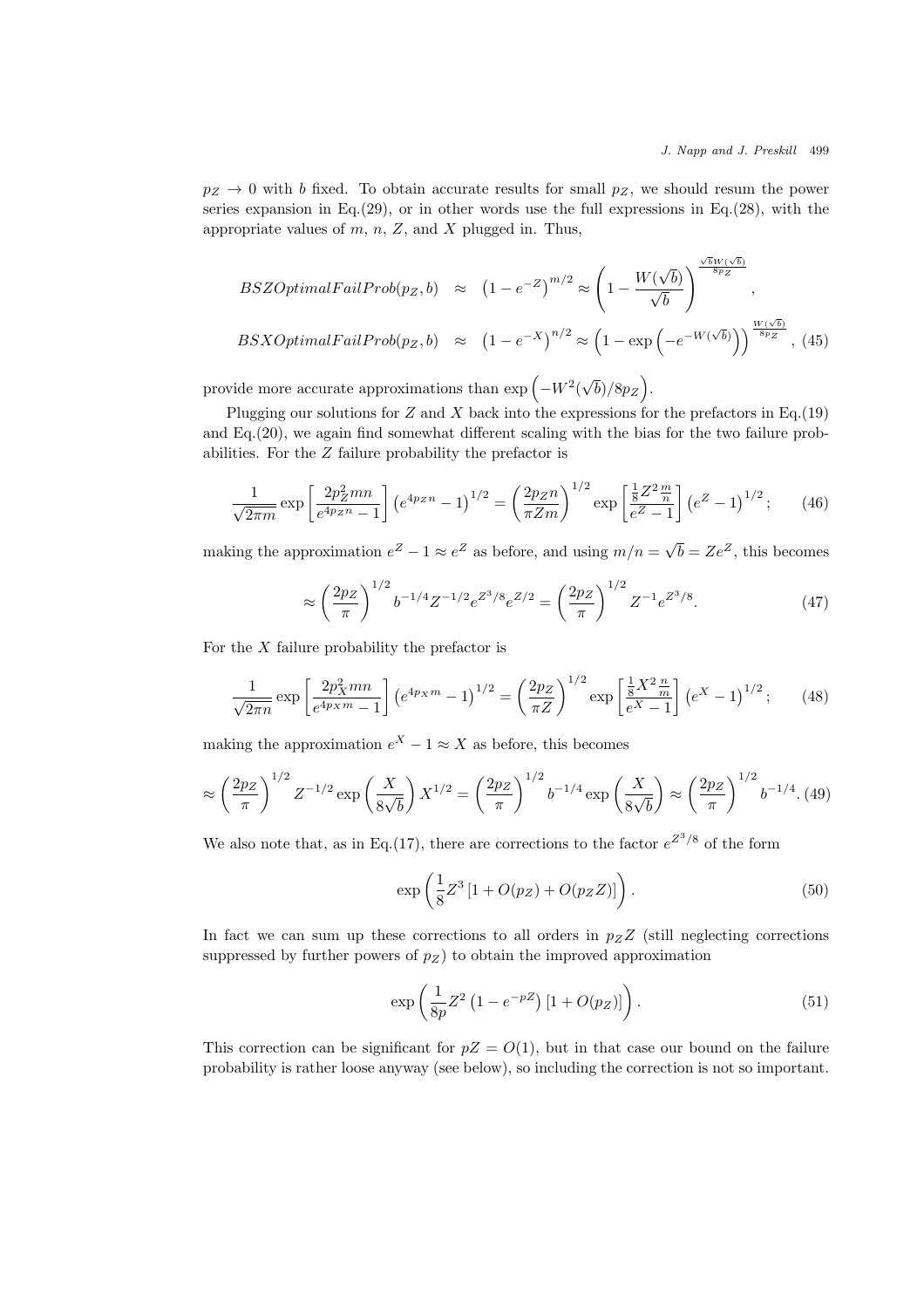Combining the estimated prefactors with  $Eq.(45)$  we obtain the formulas for the failure probabilities:

$$
BSZOptimal Fairrob(p_Z, b) \approx \left(\frac{2pz}{\pi}\right)^{1/2} Z^{-1} e^{Z^3/8} \left(1 - \frac{Z}{\sqrt{b}}\right)^{\frac{Z\sqrt{b}}{8p_Z}},
$$
  

$$
BSXOptimal Fairrob(p_Z, b) \approx \left(\frac{2pz}{\pi}\right)^{1/2} b^{-1/4} \left(1 - \exp\left(-e^{-Z}\right)\right)^{\frac{Z}{8p_Z}}, \quad (52)
$$

where  $Z = W(\sqrt{b})$ . These asymptotic formulas apply if we fix the bias b at a large value and then allow  $p_Z$  to become sufficiently small. We see that the nonleading contribution to the log of the failure probability is approximately  $\frac{1}{8}Z^3$  for Z-errors and approximately  $-\frac{1}{4} \ln b$  for X errors. These nonleading terms are small compared to the leading term  $\frac{1}{8p_Z}Z^2$ , which we minimized to obtain our estimates, provided  $p_Z Z \approx p_Z \ln b \ll 1$ . A numerical fit indicates that the leading correction to our asymptotic formula is approximately  $(.01)p_Z(\ln b)^\delta$  where  $\delta \approx 4$ . When this correction is small, we expect our estimate of the optimal failure probability to be reasonably tight.

## 4 Comparison with numerics

To check the accuracy of our formulas, we have also numerically determined the optimal values of  $m$  and  $n$ , and the corresponding optimal failure probability, for a variety of values of  $p_Z$  and b.

Fig. 2 shows the numerically optimized failure probability and the asymptotic estimate Eq.(23) as a function of  $p \equiv p_Z = p_X$  for the unbiased case  $(b = 1)$ . Our formula overestimates the exact result by less than 1% for  $p < .001$  and by less than 10% for  $p < .01$ .



Fig. 2. The optimal failure probability for the Bacon-Shor code (solid blue curve) and the estimate Eq.(23) (dashed red curve) for unbiased noise, as a function of  $p \equiv p_Z = p_X$ . The curves nearly coincide.

Fig. 3 shows the numerically optimized failure probability and the estimate Eq.(52) as a function of the bias b for  $p_Z = .01$ . Here we have actually plotted the total error probability assuming  $X$  and  $Z$  errors are independent; that is,

 $BSOptimal Fairrob = BSOptimalZFailProb + BSOptimalXFailProb$  $-BSOptimalZFailProb \times BSOptimalXFailProb.$  (53)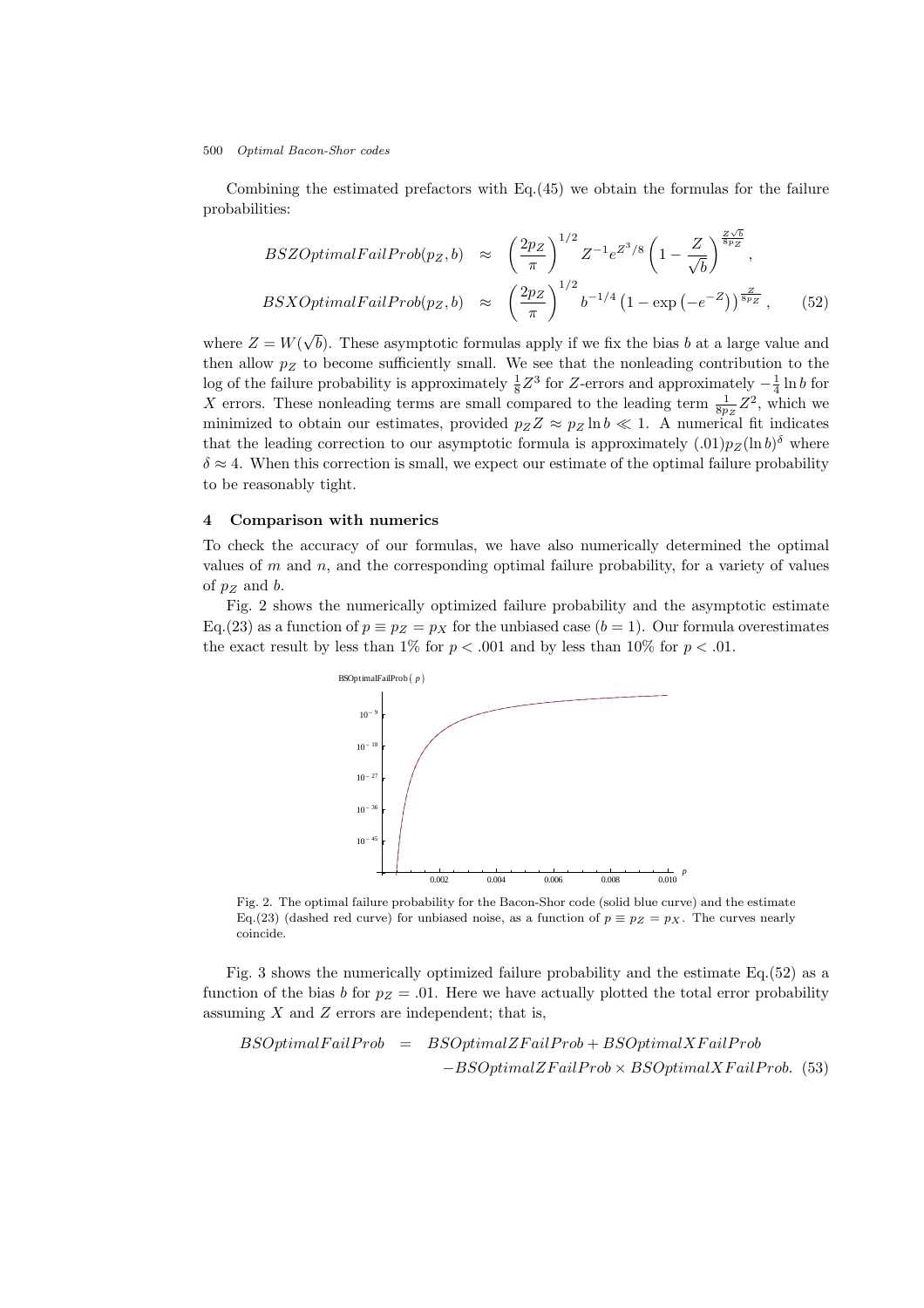The agreement is good for  $b > 10$ , though the discrepancy grows with increasing b, reaching about 10\% for  $b = 500$ .



Fig. 3. The optimal failure probability for the Bacon-Shor code (solid blue curve) and the estimate Eq.(52) (dashed red curve) for  $p_Z = .01$ , as a function of the bias  $b = p_Z / p_X$ . The curves nearly coincide.

Fig. 4 shows the numerically optimized failure probability and the estimate Eq.(52) as a function of the bias b for  $p_Z = .03$ . Now our formula badly overestimates the failure probability for large b, with the discrepancy reaching a factor of 13 for  $b = 5000$ . In this regime, the condition  $(0.01)p_Z \ln^4 b \ll 1$  is not well satisfied  $((0.01)p_Z \ln^4 b \approx 1.6$  for  $b = 5000$ .



Fig. 4. The optimal failure probability for the Bacon-Shor code (solid blue curve) and the estimate Eq.(52) (dashed red curve) for  $p_Z = .03$ , as a function of the bias  $b = p_Z / p_X$ .

Fig. 5 shows the numerical and analytic results as a function of  $p_Z$  for  $b = 1000$ , and Fig. 6 shows the ratio of the two, illustrating that the agreement improves rapidly as  $p$  decreases.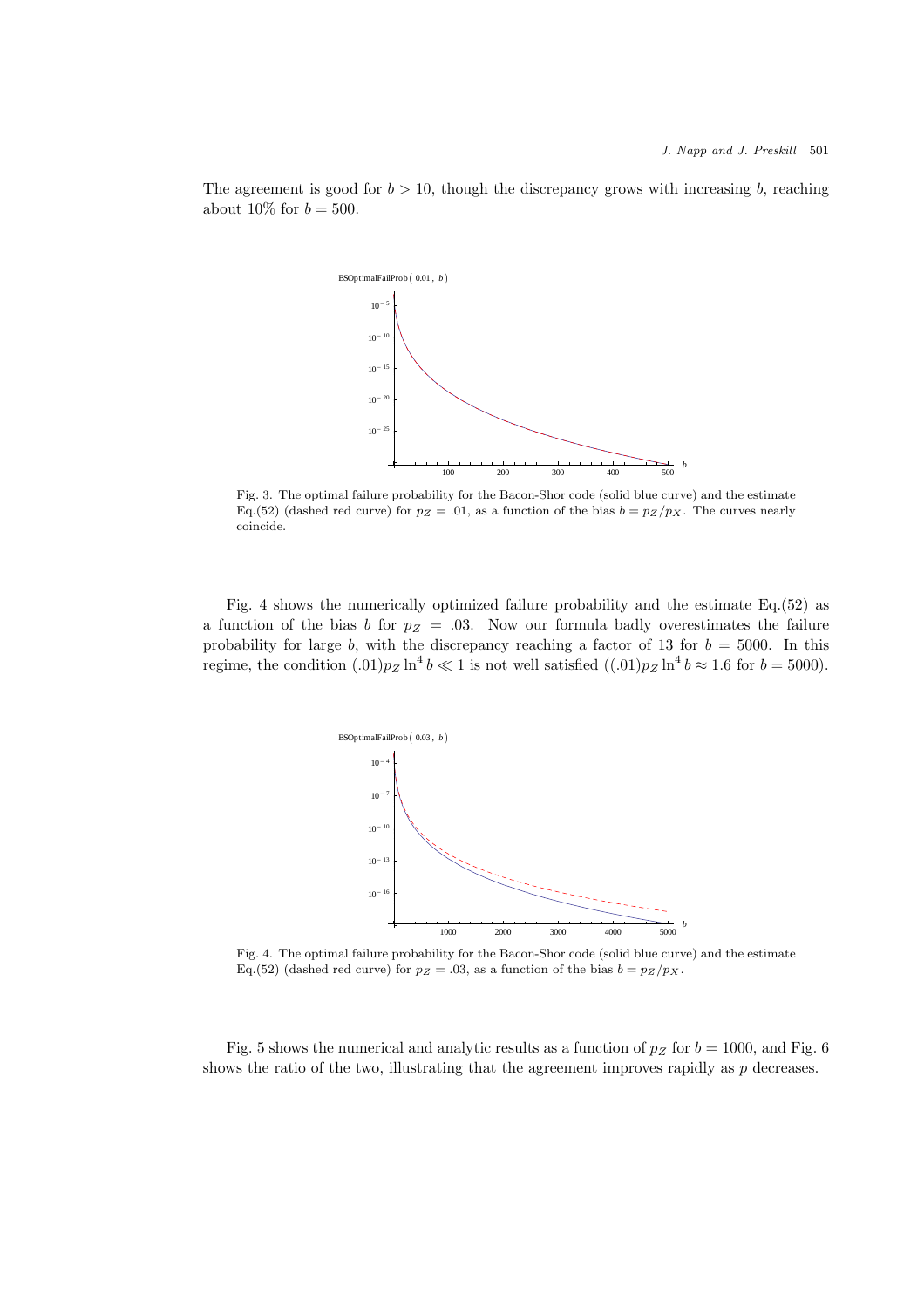

Fig. 5. The optimal failure probability for the Bacon-Shor code (solid blue curve) and the estimate Eq.(52) (dashed red curve) for  $b = 1000$ , as a function of the error probability  $p_Z$ .



Fig. 6. The ratio of the optimal failure probability to the estimate Eq.(52) for  $b = 1000$ , as a function of the error probability  $p<sub>Z</sub>$ . The kinks in the plot occur because the optimal dimensions  $m \times n$  of the Bacon-Shor code are integers which change discontinuously.

## 5 2D Bacon-Shor recovery with syndrome measurement errors

Measurement of the weight-two gauge operator  $XX$  can be executed by a simple circuit with four locations — e.g. preparation of an ancilla qubit in the  $X = 1$  eigenstate  $|+\rangle$ , two successive controlled-X gates with ancilla qubit as control and data qubit as target, followed by measurement of the ancilla qubit in the  $X$  basis. A similar circuit measures  $ZZ$ , but with the controlled- $X$  gates replaced by controlled- $Z$  gates.

A fault in the circuit that flips the ancilla qubit could cause the measurement outcome to be incorrectly recorded, and a faulty two-qubit gate could damage a qubit in the code block. However, a single fault in the circuit will not cause two errors in the code block that cannot be gauged away. A  $Z$ -type syndrome bit is obtained by computing the parity of n outcomes of  $XX$  gauge qubit measurements, and an error in any one of those n measurements could flip the bit, so that the probability of an error in a syndrome bit is roughly  $n$  times larger than the probability of error in each gauge qubit measurement. Similarly, an  $X$ -type syndrome bit is obtained by computing the parity of  $m$  outcomes of  $ZZ$  gauge qubit measurements, so the probability of an error in a syndrome bit is roughly  $m$  times the probability of error in each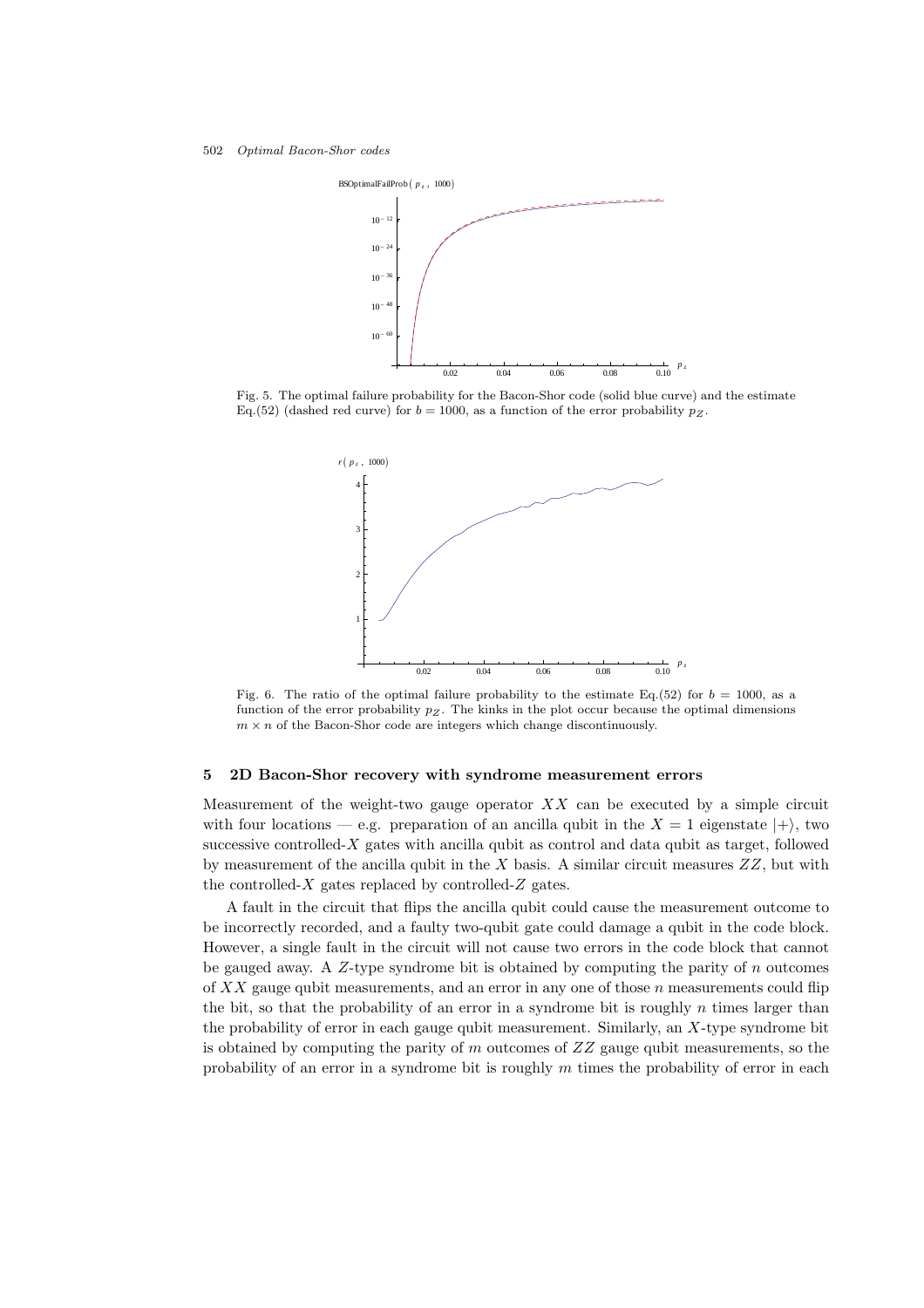gauge qubit measurement.

Though measurement and data errors may actually be correlated, these considerations motivate an idealized model for Bacon-Shor error recovery with noisy measurements. For the Z-type syndrome we consider a repetition code of length  $m$ , where both the probability of error per data bit and the probability of error per syndrome bit is  $\tilde{p}_Z = OddProb(p_Z, n)$ , and  $p_Z$  is the fixed physical error rate for a Z-type error. Likewise, for the X-type syndrome we consider a repetition code of length  $n$ , where both the probability of error per data bit and the probability of error per syndrome bit is  $\tilde{p}_X = OddProb(p_X, m)$ , and  $p_X$  is the fixed physical error rate for an X-type error.

We will study this model for both unbiased noise and highly biased noise with  $b =$  $p_Z/p_X \gg 1$ . Justifying highly biased noise models raises subtle issues — why should the nontrivial quantum gates used in the syndrome measurement circuit strongly favor Z errors over X errors  $[10, 9]$ ? We will not address these issues here; rather we shall be satisfied to say that a model in which both the data qubit errors and the syndrome bit errors are highly biased is mathematically natural and worthy of investigation. Ref. [9] contains a much more complete discussion of fault-tolerant error correction for Bacon-Shor codes.

A nearly optimal recovery scheme for a repetition code with syndrome errors was described in [11, 12]. To obtain more reliable syndrome information we follow the history of the syndrome through many measurement cycles, and assume that the probabilities for both data errors and syndrome errors are given by  $\tilde{p}_Z$ ,  $\tilde{p}_X$  in each round of syndrome measurement. The syndrome history can be represented on a two-dimensional square lattice in spacetime, where each horizontal row of squares records the results from one cycle of (possibly noisy) syndrome measurement and each square represents a data bit — a marked vertically oriented link in the row indicates that the two data bits sharing that link were found to have opposite parity. We identify all the boundary points of this chain of nontrivial syndrome bits, and apply the Edmonds matching algorithm to find the minimum-weight chain in spacetime with these boundary points (relative to the boundary of the sample). This minimum-weight chain identifies the most likely error history compatible with the observed syndrome history, where vertical edges in the chain are hypothetical syndrome measurement errors and horizontal edges are hypothetical data errors. The actual error chain combined with the hypothetical chain comprises a closed chain relative to the boundary, and a segment of this chain stretching across the sample, connecting it's left and right boundary, signifies a logical error. If we consider the repetition code on a circle rather than an open one-dimensional lattice, so there is no sample boundary, then a closed chain wrapping around the cylinder indicates a logical error.

This scheme has been studied previously  $[11, 12]$  in the case where the probability p of a data error or syndrome error is a constant independent of the length  $m$  of the repetition code; in that case recovery is successful with a probability approaching 1 as  $m \to \infty$  for  $p < 10.3\%$ using the matching algorithm, and for  $p < 11.0\%$  using the optimal algorithm. Now we wish to reconsider the efficacy of the matching algorithm in the case where the error rate scales nontrivially (roughly linearly) with  $m$ .

Based on our earlier results for the case of ideal syndrome measurement, we anticipate that if  $m$  is chosen optimally then the probability per unit time of an encoded error in the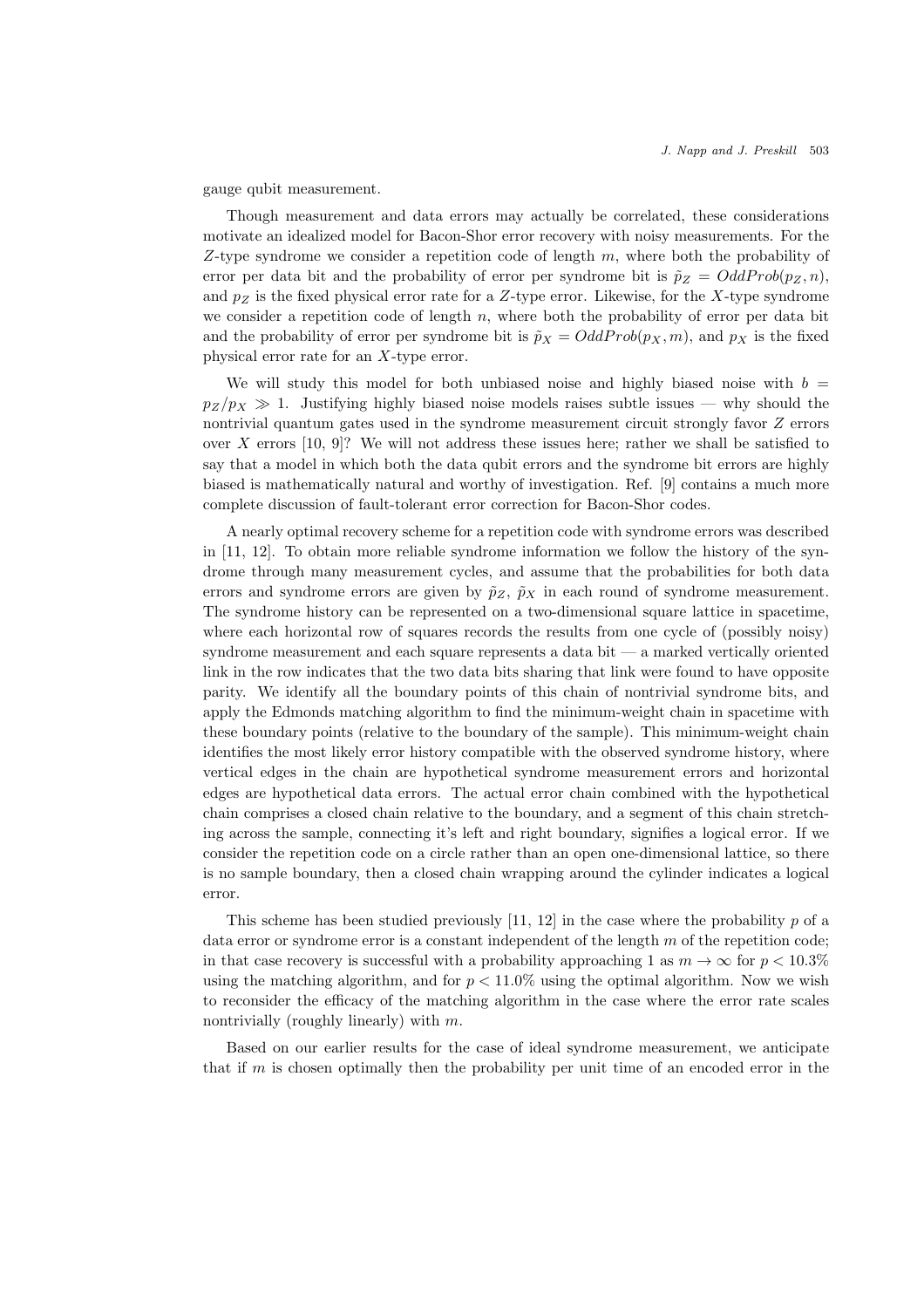Bacon-Shor code has the form

$$
\ln[BSOptimalFailRate(p_Z, b)] \approx -\tilde{A}(b)/p_Z + \tilde{B}(b)\ln p_Z + \tilde{C}(b) + \cdots, \qquad (54)
$$

but with different functions of the noise bias  $\tilde{A}(b), \tilde{B}(b), \tilde{C}(b)$  than in the case of ideal measurements. We could try to estimate these functions using a Monte Carlo method, in which we generate sample error histories, infer the syndrome, find the minimum weight matching of the syndrome's boundary points, and then determine whether a logical error has occurred. This method is difficult to carry out, however, because for small  $p_Z$  the optimal failure probability is quite small, and we need to generate many samples to estimate it with reasonable statistical accuracy. Instead, we will use an analytic argument to obtain a rather loose upper bound on  $\tilde{A}$  (which dominates the scaling of the failure probability when  $p_Z$  is small) for both the case of unbiased noise  $(b \equiv p_Z/p_Z = 1)$ , and the case of highly biased noise  $(b \equiv p_Z/p_X \gg 1)$ .

Since we expect the value of  $\tilde{A}$  to be the same for a planar Bacon-Shor code as for a code defined on a torus, we will consider the case of a torus for convenience. Thus we consider the syndrome history (for either the  $X$  or  $Z$  errors) on a cylinder, closed in the spatial direction but open in the temporal direction. If there is a logical error, then the combination of the actual error chain and the hypothetical error chain must contain a self-avoiding cycle that wraps once around the cylinder, where at least half of the edges in this cycle have actual errors (otherwise there would a lower-weight choice for the hypothetical chain). If we fix a cycle of length  $r$ , then the probability that a particular set of  $s$  edges in the cycle have actual errors, while the remaining  $r - s$  edge do not, is

$$
\tilde{p}^s (1 - \tilde{p})^{r-s} = [\tilde{p}(1 - \tilde{p})]^{r/2} [\tilde{p}/(1 - \tilde{p})]^{s-r/2} \leq [\tilde{p}(1 - \tilde{p})]^{r/2}
$$
\n(55)

where the inequality holds provided  $\tilde{p} \leq 1 - \tilde{p}$  and  $s \geq r/2$ . The number  $\binom{r}{s}$  of ways to place  $m$  errors on the cycle is bounded above by  $2<sup>r</sup>$ , therefore, the probability of failure arising from this particular length r cycle is bounded above by  $[4\tilde{p}(1-\tilde{p})]^{r/2}$ .

Considering the Z error syndrome history for definiteness, we now let  $SAC(r, m)$  denote the number of distinct self-avoiding cycles of length  $r$  that wrap around the cylinder of circumference  $m$ . Here we are not counting the freedom to translate the cycle in either space or time. Taking this freedom into account, we obtain an upper bound on the probability of error per unit time

$$
BSZFailRate(p_Z, m, n) \le m \sum_{r=m}^{\infty} SAC(r, m)[4\tilde{p}_Z(1-\tilde{p}_Z)]^{r/2}.
$$
 (56)

The factor of m in front arises from the m possible spatial translations of the cycle, and a factor of time T arising from time translations has been divided out to obtain a failure rate per unit time. Note that the cycle length is in principle unbounded, as it could extend indefinitely in the time direction.

The number  $SAC(r, m)$  of self-avoiding cycles of length r on the cylinder is bounded above by the number  $SAW(r)$  of self-avoiding open walks with a specified starting point, for which an upper bound is known of the form [13, 14]

$$
SAW(r) \le \gamma r^{\beta} \mu^r,\tag{57}
$$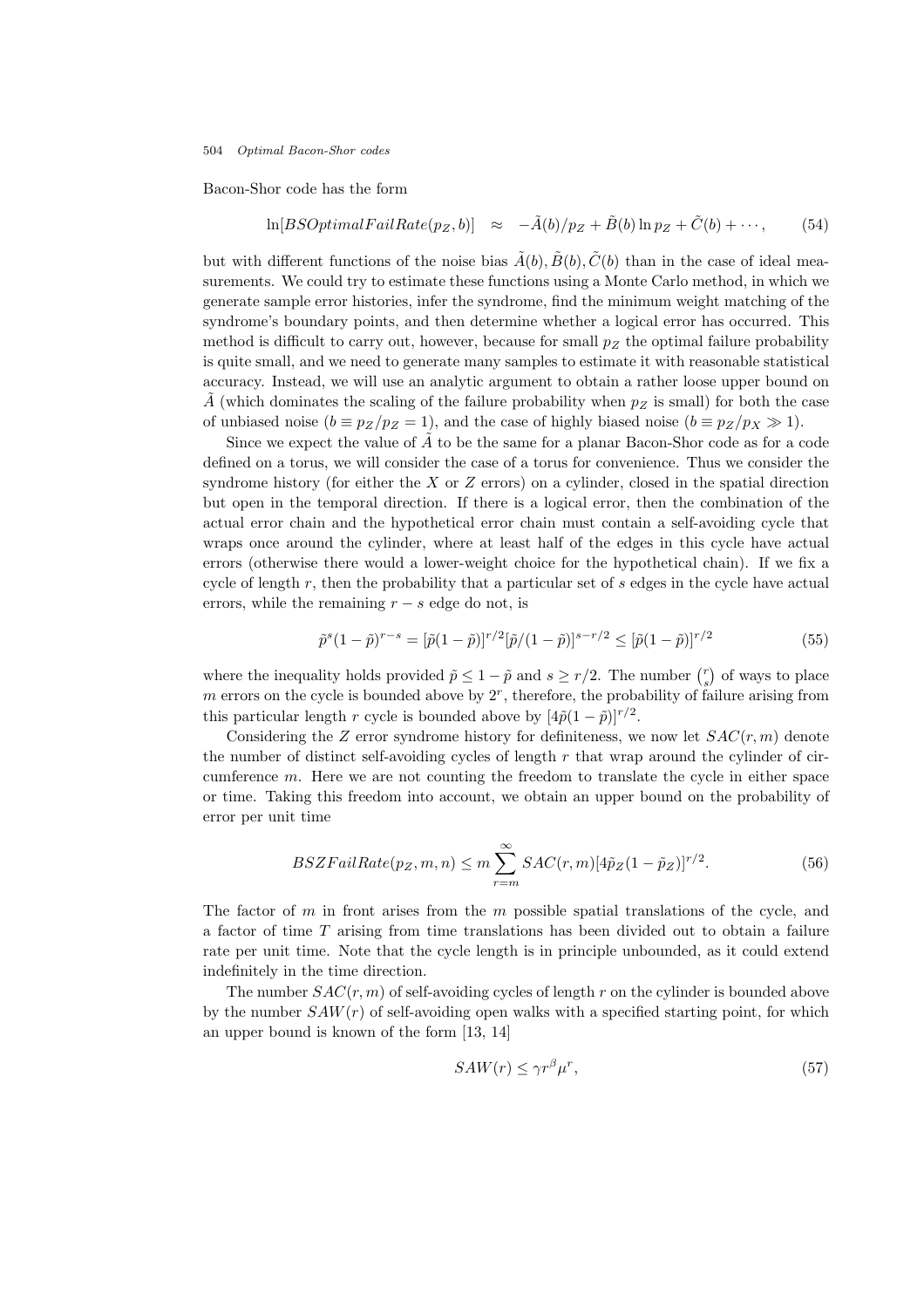where  $\mu \approx 2.6381585$ ,  $\beta = 11/32$ , and  $\gamma \approx 1.17704$ . Plugging the upper bound on  $SAW(r)$ into our expression for  $BSZFailRate$ , we find

$$
BSZFailRate(p_Z, m, n) \leq \gamma m \sum_{r=m}^{\infty} r^{\beta} \mu^{r} [4\tilde{p}_Z (1 - \tilde{p}_Z)]^{r/2}
$$
  
\n
$$
\leq \gamma mm^{\beta} [4\mu^2 \tilde{p}_Z (1 - \tilde{p}_Z)]^{m/2} \sum_{s=m}^{\infty} \left(\frac{m+s}{m}\right)^{\beta} [4\mu^2 \tilde{p}_Z (1 - \tilde{p}_Z)]^{s/2}
$$
  
\n
$$
\leq \gamma m^{\beta+1} [4\mu^2 \tilde{p}_Z (1 - \tilde{p}_Z)]^{m/2} \sum_{s=0}^{\infty} e^{\beta s/m} [4\mu^2 \tilde{p}_Z (1 - \tilde{p}_Z)]^{s/2}
$$
  
\n
$$
= \gamma m^{\beta+1} [4\mu^2 \tilde{p}_Z (1 - \tilde{p}_Z)]^{m/2} \frac{1}{1 - \sqrt{4\mu^2 e^{2\beta/m} \tilde{p}_Z (1 - \tilde{p}_Z)}}.
$$
(58)

We will obtain our upper bound on the failure rate by choosing m and n such that  $4\mu^2 e^{2\beta/m} \tilde{p}_Z(1-\alpha)$  $\tilde{p}_Z$ ) is strictly less than one; therefore we can bound the last factor by a constant, obtaining

$$
\ln[BSZFailRate(p_Z, m, n)] \leq \frac{m}{2}\ln[4\mu^2\tilde{p}_Z(1-\tilde{p}_Z)] + O(\ln m),\tag{59}
$$

and by similar reasoning

$$
\ln[BSXFailRate(p_X,m,n)] \leq \frac{n}{2}\ln[4\mu^2\tilde{p}_X(1-\tilde{p}_X)] + O(\ln n). \tag{60}
$$

## 5.1 Unbiased noise

In the case of unbiased noise, where  $p_Z = p_X \equiv p$ , we choose  $n = m$  and recall that  $\tilde{p} =$  $\frac{1}{2}(1-(1-2p)^m) \approx \frac{1}{2}(1-e^{-2pm}),$  so that

$$
4\tilde{p}(1-\tilde{p}) \approx 1 - e^{-4pm}.\tag{61}
$$

Thus we conclude that the failure rate for either  $Z$ -type or  $X$ -type errors is

$$
\ln[BSFailRate(p, m)] \le \frac{m}{2} \ln \left[\mu^2 \left(1 - e^{-4pm}\right)\right] + O(\ln m). \tag{62}
$$

To find the value of m that minimizes this upper bound (for asymptotically large  $m$ ), we solve

$$
0 = \frac{1}{2} \left( \ln \left[ \mu^2 \left( 1 - e^{-4pm} \right) \right] + \frac{4pm}{e^{4pm} - 1} \right) + O(1/m), \tag{63}
$$

for  $\mu = 2.6381585$ , finding  $pm \approx 0.0139682$ , so that

$$
\ln[BSOptimalFailRate(p)] \le -\frac{.00679079}{p} + O(\ln p). \tag{64}
$$

Thus we derive a lower bound

$$
\tilde{A} \geq .00679079,\tag{65}
$$

which is about an order of magnitude smaller than the value of A found for the case of ideal syndrome measurement.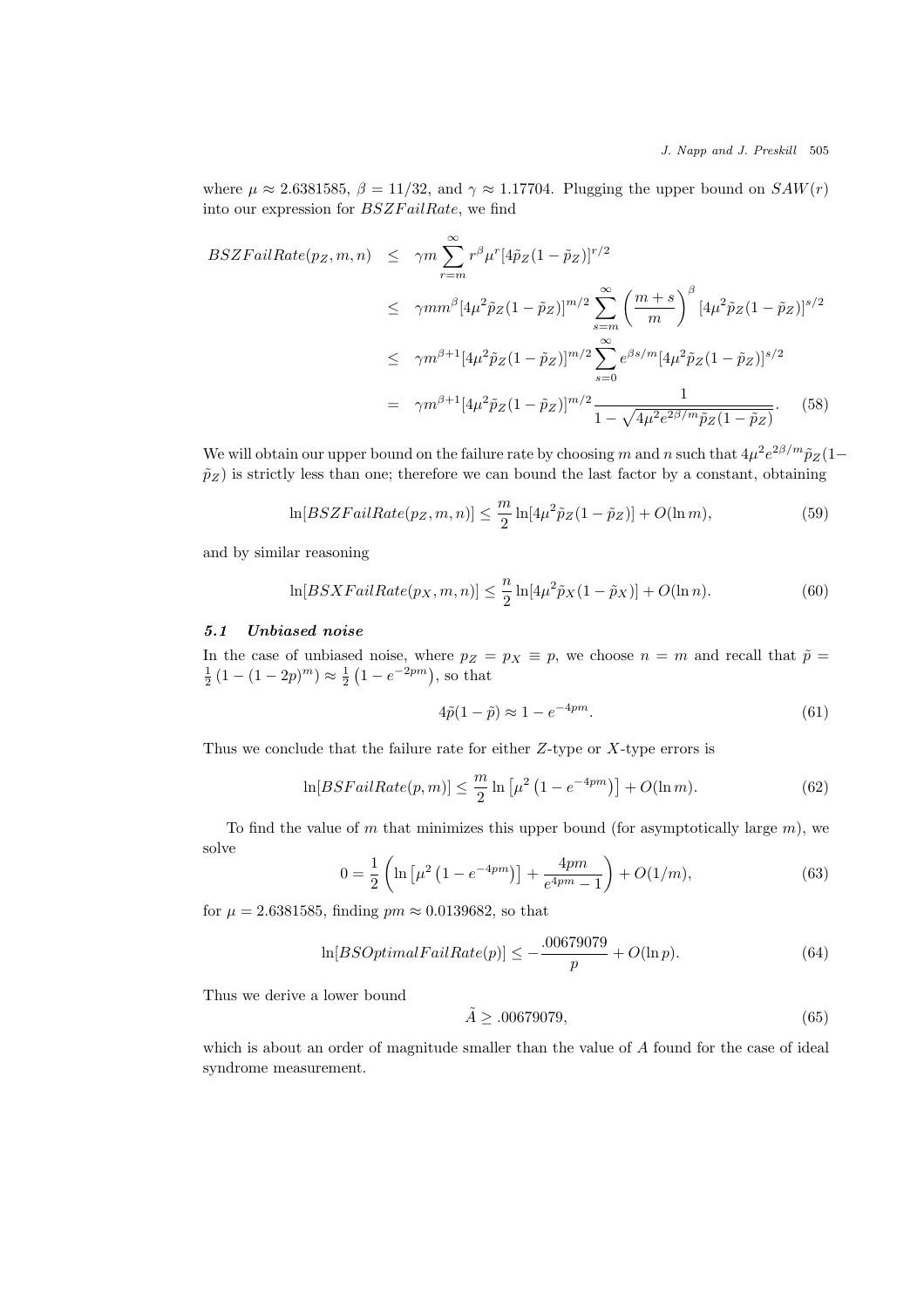Even more simply, we may observe that  $\tilde{p} \leq pm$  and  $\tilde{p}(1 - \tilde{p}) \leq \tilde{p}$  to obtain

$$
\ln[BSFailRate(p,m)] \leq \frac{m}{2}\ln(4\mu^2pm) + O(\ln m),\tag{66}
$$

which is optimized by choosing  $4\mu^2$ *pm* = 1/*e*, so that

$$
\ln[BSOptimalFailRate(p)] \le -\frac{1}{8\mu^2 ep} + O(\ln p) = -\frac{.00660714}{p} + O(\ln p),\tag{67}
$$

which provides nearly as good a lower bound on  $\tilde{A}$ .

# 5.2 Highly biased noise

In the case of biased noise, again using the approximations  $\tilde{p}_Z(1-\tilde{p}_Z) \leq p_Z n$  and  $\tilde{p}_X(1-\tilde{p}_X) \leq$  $p_Xm$ , the leading contributions to the Z and X failure rates are

$$
\ln[BSZFailRate(p_Z, m, n)] \approx \frac{m}{2}\ln(4\mu^2 p_Z n) = \frac{1}{8\mu^2 p_X} X \ln Z = \frac{1}{8\mu^2 p_Z} bX \ln Z,
$$
  

$$
\ln[BSXFailRate(p_X, m, n)] \approx \frac{n}{2}\ln(4\mu^2 p_X m) = \frac{1}{8\mu^2 p_Z} Z \ln X,
$$
 (68)

where

$$
X = 4\mu^2 p_X m, \quad Z = 4\mu^2 p_Z n, \quad b = \frac{p_Z}{p_X}.
$$
 (69)

(Actually, the approximation  $p_Z(1 - \tilde{p}_Z) \approx p_Z n$  is not necessarily so accurate when m and n are chosen optimally, but it suffices for deriving an upper bound on the failure rate; if we do not make this approximation the analysis becomes more complicated and the upper bound improves by only about  $8\%$ .) Equating the upper bounds on the X and Z failure rates, we are to minimize

$$
F(X, Z) = Z \ln X \tag{70}
$$

subject to the constraint

$$
Z \ln X = bX \ln Z. \tag{71}
$$

Introducing a Lagrange multiplier  $\lambda$  to do the constrained minimization, we obtain the equations

$$
(1 + \lambda) \ln X = \lambda b \frac{X}{Z},
$$
  
\n
$$
(1 + \lambda) \frac{Z}{X} = \lambda b \ln Z,
$$
\n(72)

which imply

$$
\ln X = \frac{1}{\ln Z}.\tag{73}
$$

Using the constraint Eq.(71), we see that the aspect ratio of the optimal code is

$$
\frac{m}{n} = b\frac{X}{Z} = \frac{\ln X}{\ln Z} = \ln^2 X.
$$
\n(74)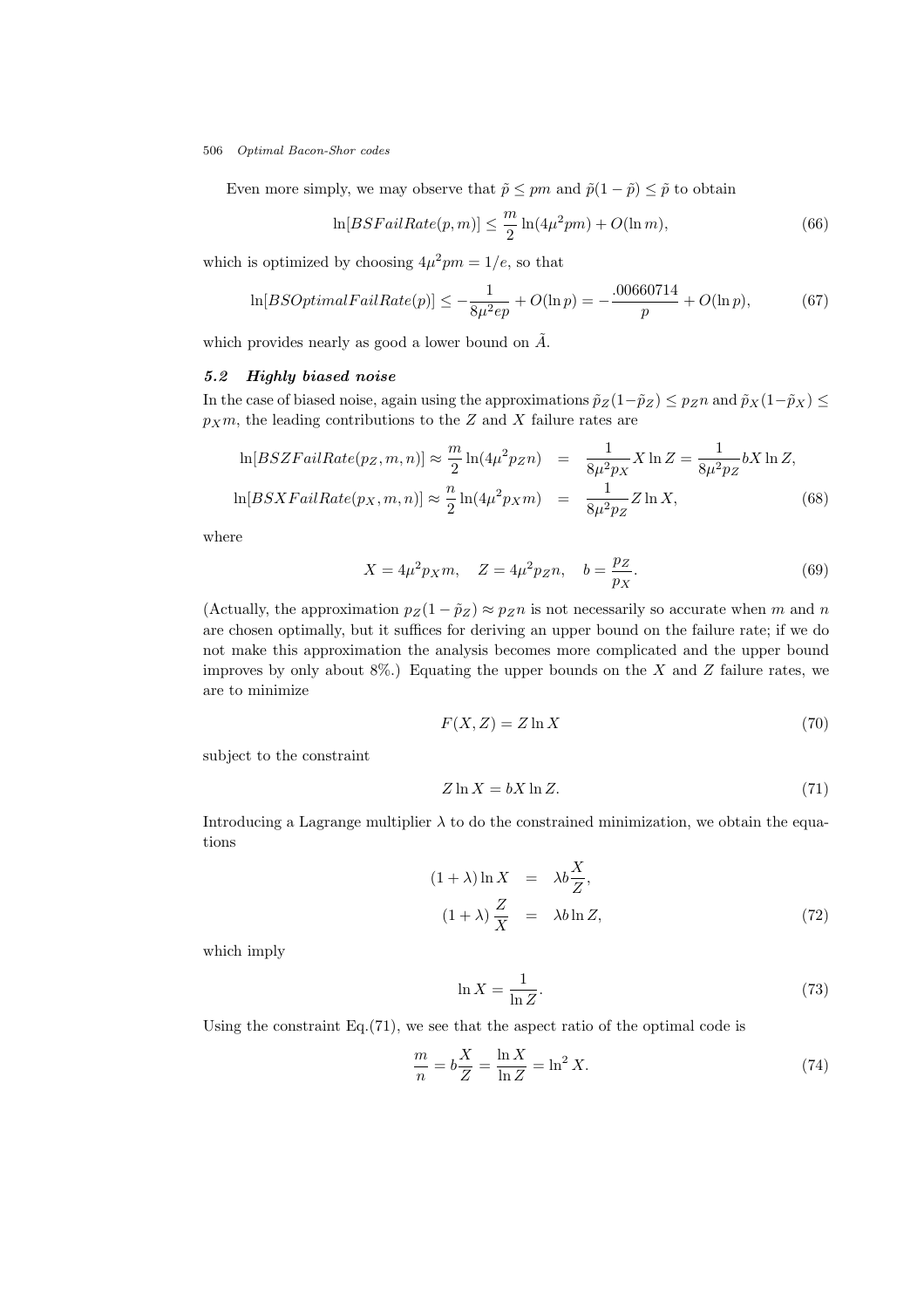When the bias b is very large, the optimal value of  $Z$  (that is, when m and n are chosen to optimize the approximate expression Eq.(68), an upper bound on the actual failure rate) approaches one from below, while  $4\mu^2 e^{2\beta/m} \tilde{p}_Z(1-\tilde{p}_Z)$  remains strictly less than one for m large, so we can still bound the last factor in Eq.(58) by a constant. To estimate the failure probability, we first determine  $Z$  by solving Eq.(71) in the form

$$
Z = b \ln^2 Z \, \exp(1/\ln Z). \tag{75}
$$

Then we find  $X$  by substituting this value of  $Z$  back into Eq.(71), finding

$$
\frac{b}{Z} = \frac{\ln^2 X}{X} \Rightarrow \frac{1}{\sqrt{X}} \ln\left(\frac{1}{\sqrt{X}}\right) = \sqrt{\frac{b}{4Z}}.\tag{76}
$$

Recalling that the Lambert W function  $W(z)$  is defined by  $We^{W} = z$ , we conclude that

$$
\ln\left(\frac{1}{\sqrt{X}}\right) = W\left(\sqrt{\frac{b}{4Z}}\right). \tag{77}
$$

Thus we find that the value of  $F$  at its minimum is

$$
F_{\min} = Z \ln X \approx -2Z \ W \left( \sqrt{\frac{b}{4Z}} \right),\tag{78}
$$

and we obtain upper bounds on the leading contributions to the failure rates:

$$
\ln[BSZFailRate(p_Z, m, n)] \approx \ln[BSXFailRate(p_X, m, n)] \approx -\frac{Z(b)}{4\mu^2 p_Z} W\left(\sqrt{\frac{b}{4Z(b)}}\right), (79)
$$

where  $Z(b)$  is a slowly varying monotonic function, ranging from  $1/e$  to 1 as b increases from 1 to infinity. Comparing to the upper bound for the case of ideal syndrome measurement we find

$$
A/\tilde{A} = \frac{\mu^2}{2Z(b)} \frac{W^2(\sqrt{b})}{W(\sqrt{b/4Z})},
$$
\n(80)

a slowly increasing function of b. The optimal aspect ratio is

$$
\frac{m}{n} = \ln^2 X \approx 4W^2 \left( \sqrt{\frac{b}{4Z(b)}} \right); \tag{81}
$$

in contrast to the case where the syndrome is perfect, this aspect ratio grows only polylogarithmically with the bias b.

For example, by solving Eq.(75), we find  $Z = .3679, .7046, .8428, .8994$  for  $b = 1, 10^2,$  $10^4$ ,  $10^6$  and corresponding values of  $-F_{\text{min}} = .3679 (= 1/e)$ , 2.01255, 4.92966, 8.48426. For  $b = 10^2, 10^4, 10^6$ , our values of of  $A/\tilde{A}$  are 5.231, 11.50, and 18.29 respectively.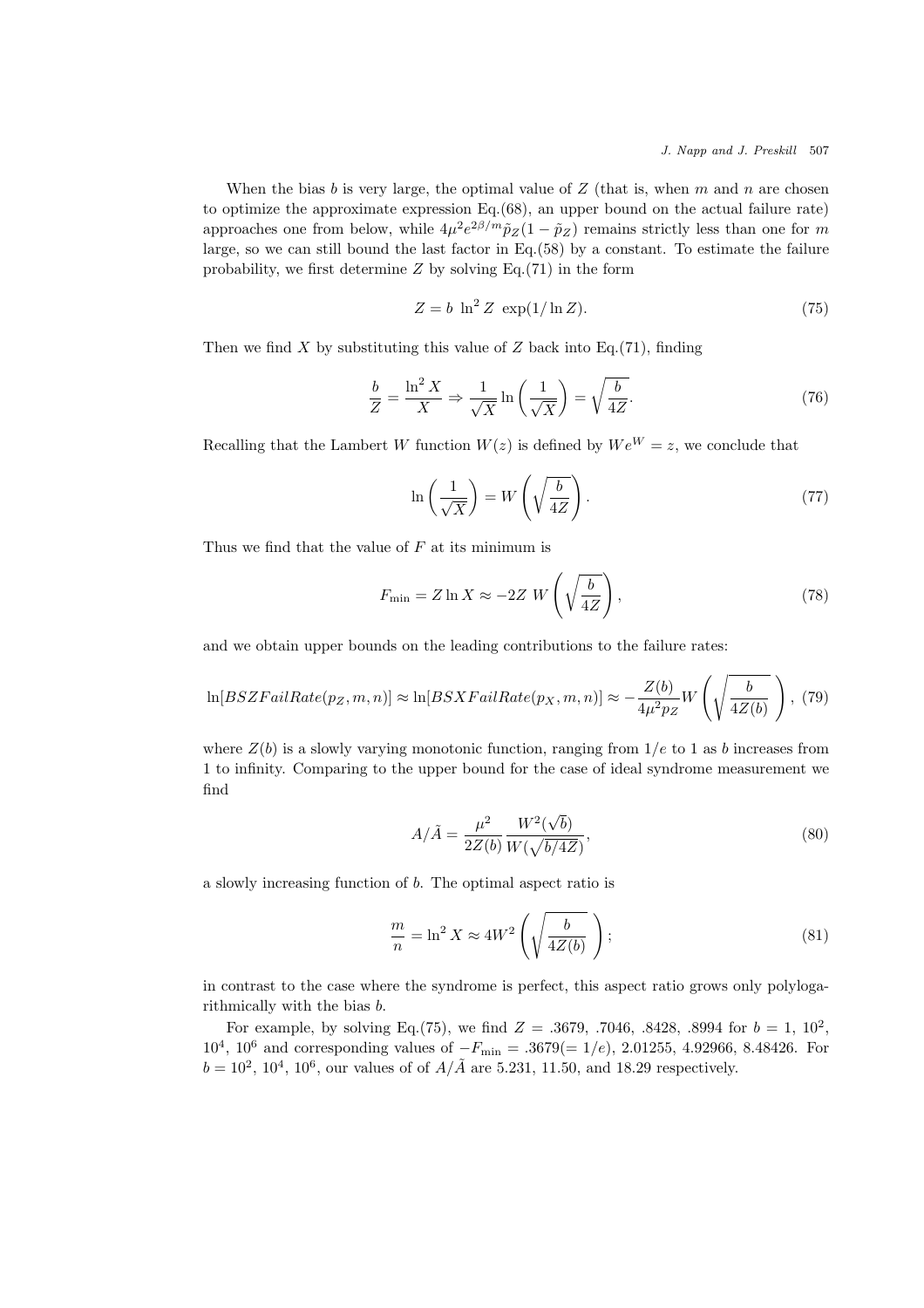## 6 Higher-dimensional Bacon-Shor codes

The two-dimensional Bacon-Shor code can be extended to higher dimensions. Bacon [1] discussed one such extension to three dimensions. In Bacon's code, defined on an  $L \times L \times L$ cubic lattice (for L odd), the logical operators  $\overline{X}$  and  $\overline{Z}$  are both weight  $L^2$  operators defined on orthogonal planes, and a length L repetition code protects against both X and Z errors. Here we will briefly discuss a different way to extend the code to three (or more) dimensions, in which the logical operator  $\bar{Z}$  resides on a horizontal plane and the logical operator  $\bar{X}$ resides on a vertical line. This alternative formulation is less symmetric but in some ways more natural; it may be more effective than Bacon's code if the noise is highly biased, and it is more robust against errors in the measurement of the Z-type error syndrome

We consider an  $m \times n \times k$  cubic lattice, and choose the gauge algebra to be generated by two-qubit operators XX acting on pairs of neighboring qubits in the same horizontal plane, and by two-qubit operators  $ZZ$  acting on pairs of qubits in the same vertical column. There is one protected qubit; the weight-mn operator  $\bar{Z}$  acts on all qubits in a horizontal plane and the weight-k operator  $\bar{X}$  acts on all the qubits in a vertical column. The stabilizer group has  $mn-1$  independent X-type generators, each a product of 2k Xs acting on all the qubits in a pair of neighboring vertical columns, and k−1 independent Z-type generators, each a product of 2mn Zs acting on all the qubits in a pair of neighboring horizontal planes. As in the 2D code, the value of a check operator can be found by measuring weight-two gauge operators and combining the results. For example, the weight- $2mn$  product of  $Z_s$  in two neighboring planes is obtained by measuring  $mn$  gauge operators  $ZZ$ , each acting on two qubits in the same column, and multiplying the results together.

As in the 2D case, the error recovery procedure is clarified if we adopt a suitable gauge. An even number of Z errors in a column can be gauged away, and if there are an odd number of Z errors in a column, there is a gauge such that all errors but one are removed, and the single error lies in the uppermost horizontal plane. Similarly, an even number of  $X$  errors in a plane can be gauged away, and if there are an odd number of X errors in a plane, all but one can be removed, with the single error lying in the northwest corner of the plane. The check operators, whose value can be inferred from measurements of many weight-two gauge operators, check whether qubits in the northwest corner of neighboring planes agree in the Z basis, and whether qubits in the top plane of neighboring columns agree in the  $X$  basis.

The planar repetition code corrects  $(mn-1)/2$  Z errors in the plane, and the columnar repetition code corrects  $(k - 1)/2 X$  errors in the column. Aside from its greater length (assuming  $mn > k$ , the planar code has another advantage over the columnar code — measuring all local  $X$ -type gauge operators determines the error syndrome redundantly, which improves the robustness against syndrome measurement errors. From the gauge qubit measurements, we determine the value of  $X^{\otimes 2k}$  for any two neighboring columns; there are  $m(n-1)$  such pairs of "east-west" neighbors as well as  $n(m-1)$  pairs of "north-south" neighbors, for a total of  $2mn - m - n$  check bits, or which only  $mn - 1$  are independent.

Recovery from Z errors succeeds if the number of vertical columns with an odd number of Z errors is no more than  $(mn-1)/2$ . and recovery from X errors succeeds if the number of horizontal planes with an odd number of X errors is no more than  $(k-1)/2$ . Setting  $m = n$ , therefore, the probability of a logical  $Z$  error in an independent error model (assuming perfect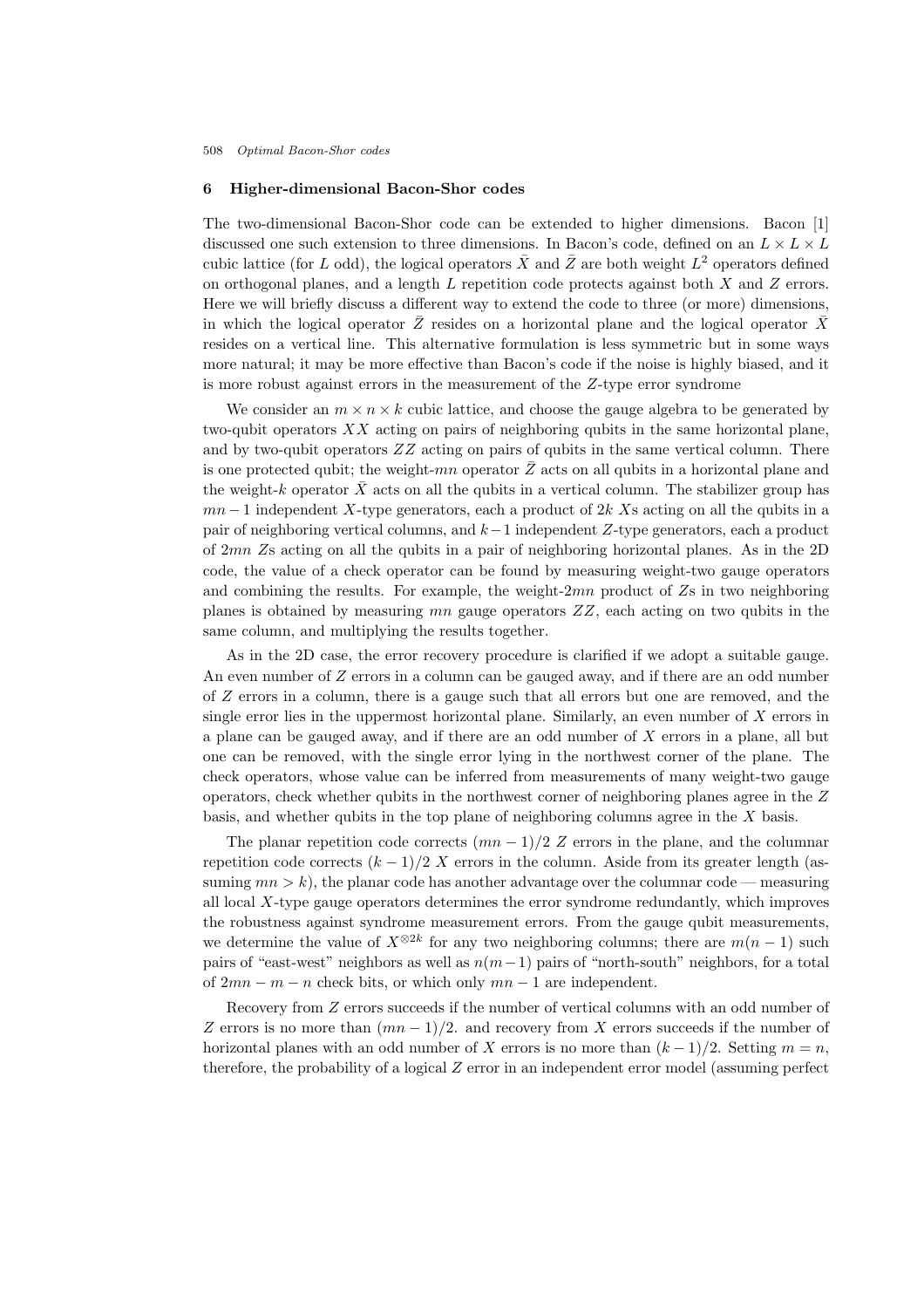J. Napp and J. Preskill 509

syndrome measurements) is

$$
BS3DZFailProb(p_Z, m, k) = RepFailProb(OddProb(p_Z, k), m^2)
$$
\n(82)

where  $p_Z$  is the Z error rate, and the probability of a logical X error is

$$
BS3DXFailProb(p_X, m, k) = RepFailProb(OddProb(p_X, m^2), k)
$$
\n(83)

where  $p<sub>X</sub>$  is the X error rate. These are the same functions we encountered in our analysis of the 2D code, except with m replaced by  $m^2$  and n by k.

In four dimensions, denote the four directions by  $x, y, z, w$ . To define the Bacon-Shor code, choose the gauge algebra to be generated by  $XX$  acting on neighboring qubits in each  $xy$ -plane (with z and w fixed) and by  $ZZ$  acting on neighboring qubits in each zw-plane (with x and y fixed). Note that each  $xy$ -plane intersects exactly once with each zw-plane. The logical  $\bar{Z}$  is the product of all Zs in an xy-plane, and the logical  $\bar{X}$  is the product of all Xs in a zw-plane. For a suitable gauge choice, all X errors can be moved to the zw-plane with  $x = y = 0$  and all Z errors can be moved to the xy-plane with  $z = w = 0$ . Hence for this four-dimensional Bacon-Shor code a two-dimensional repetition code protects against logical  $Z$  errors and another two-dimensional repetition code protects against logical  $X$  errors. If we choose the dimensions of the hypercubic lattice to be  $m \times m \times n$ , then the probability of a logical Z error (assuming perfect syndrome measurement) in an independent noise model is

$$
BS4DZFailProb(p_Z, m, n) = RepFailProb(OddProb(p_Z, n^2), m^2)
$$
\n(84)

where  $p_Z$  is the physical Z error probability per qubit, and the probability of a logical X error is

$$
BS4DXFailProb(p_X, m, n) = RepFailProb(OddProb(p_X, m^2), n^2),
$$
\n(85)

where  $p<sub>X</sub>$  is the physical X error probability per qubit. These are the same functions as for the 2D code, but with m replaced by  $m^2$  and n by  $n^2$ . The advantage of the four-dimensional code over the two-dimensional or three-dimensional code is that measuring the weight-two local gauge operators provides redundant syndrome information (and hence improved robustness against syndrome measurement errors) for both the  $Z$  and  $X$  errors.

#### 7 Conclusions

We have studied the performance of Bacon-Shor codes against both unbiased and biased noise, concluding that the codes provide excellent protection against logical errors if the error probability per qubit is less than a few tenths of a percent in the unbiased case, and if the dephasing error probability is less than a few percent in the case of highly biased noise, assuming the syndrome is measured perfectly.

Using quantum codes to protect quantum computers from noise raises many thorny problems [5, 6]; in particular, we need to build a set of gadgets that reliably execute logical gates acting on the code space, and in the case of biased noise we need to employ a physical gate set compatible with the bias [10, 9]. We have not discussed these issues here. Instead, our goal has been to gain a better understanding of the properties of the Bacon-Shor code family, without getting bogged down in detailed constructions of fault-tolerant protocols. We expect,